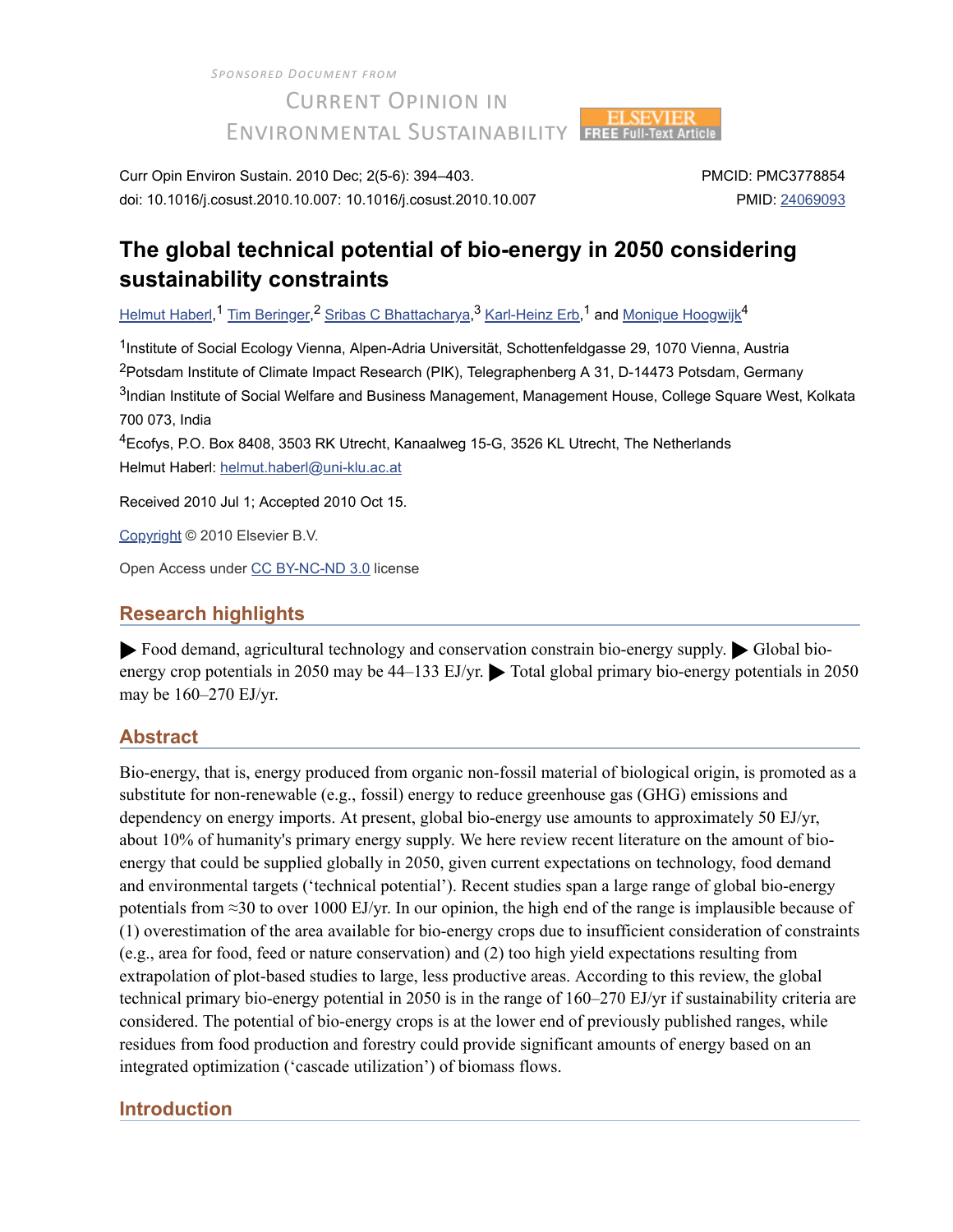Biomass is energy derived from living or recently living organisms. Biogenic materials derived from agricultural crops, residues, forest products, aquatic plants, manures and wastes can be combusted either directly or after conversion processes (liquefaction, gasification, *etc.*) to produce heat, mechanical energy or electricity (bio-energy). Increased use of bio-energy is promoted in many countries as a means to reduce import dependency, use of non-renewable energy (fossil fuels) and greenhouse gas (GHG) emissions.

The primary process through which biomass becomes available on earth is photosynthesis: plants use solar energy to produce energy-rich organic matter from inorganic inputs  $(CO<sub>2</sub>)$ , water and nutrients). The amount of biomass produced by plant growth (i.e. net of plant respiration) is denoted as Net Primary Production (NPP). At present, the total NPP on the earth's continents is approximately 2200 EJ/yr, of which some 1240 EJ/yr are allocated to aboveground components of plants [[1••\]](#page-7-0). Humans currently harvest, burn or destroy during harvest approximately 370 EJ/yr [[2,3](#page-7-1)]. A large fraction of this biomass is used in the food system. Data on current global bio-energy use are uncertain. Most researchers agree on a range of 40–60 EJ/yr, the vast majority thereof being firewood, dung or charcoal burned in simple cooking or heating stoves, often creating heavy indoor pollution [\[4,5••,6\]](#page-7-2).

Published estimates of global technical bio-energy potentials in 2050 — the year to which most mid-range projections or scenarios refer — differ by a factor of almost 50. Calculations of the potential to grow bioenergy crops on abandoned farmland yielded a range from 27 to 41 EJ/yr  $[7,8]$  $[7,8]$ , while recent studies suggest total global bio-energy potentials of up to 500 EJ/yr  $[9,10\text{°}]$ , some even reporting potentials exceeding 1000 EJ/yr [[11\]](#page-8-2). These discrepancies primarily result from different assumptions on future yields of food and energy crops, feed conversion efficiencies in the livestock system as well as the suitability and availability of land for bio-energy production. We here aim to identify a range of future technical bio-energy potentials that take sustainability criteria such as nature conservation and food production into account. We review recent studies that considered constraints and opportunities for bioenergy production and perform own calculations in order to be able to present all data in a global breakdown to 11 regions (Table S1, [Supporting](#page-7-3) Online Material, SOM).

We discuss three major components of the global bio-energy potential [\(Figure](https://www.ncbi.nlm.nih.gov/pmc/articles/PMC3778854/figure/fig0005/) 1): (1) dedicated bio-energy crops, (2) agricultural residues, animal manures, and municipal solid waste (MSW) and (3) biomass (residues) from forestry. This paper only estimates the energy value of the biomass that could be available in 2050 as primary energy, that is, we do not take into account conversion losses (e.g., during liquefaction). Except where explicitly stated differently, we report biomass flows as dry matter (= bone dry biomass = oven dry = zero moisture content), assuming that 1 kg dry matter biomass is equivalent to 0.5 kg of carbon and has a gross calorific value of 18.5 MJ/kg. The potential to produce bio-energy from algae is not covered (e.g., see  $[12,13]$  $[12,13]$ ).

#### **Dedicated bio-energy crops**

Most recent studies on global technical bio-energy potentials suggest that plants specifically cultivated to provide bio-energy represent the largest component of future 'modern' bio-energy production. A variety of plants can be grown for this purpose, including woody lignocellulosic crops (e.g., poplar, willow, and *Eucalyptus*), herbaceous lignocellulosic crops (e.g., switchgrass, *Miscanthus*), oil crops (e.g., rape seed, sunflower, and *Jatropha*), sugar crops (e.g., sugar cane, sugar beet), cereals (e.g., wheat, rye, and corn) and other starch crops (e.g., potato) [\[5••,6,14,15\]](#page-7-4). Calculations of the energy potentials of dedicated bio-energy crops generally multiply the area assumed to be available for bio-energy crops by the expected yield per unit area and year:

Bio-energy potential [J/yr] = area  $\text{[m}^2 \times \text{yield [J/m}^2/\text{yr}]$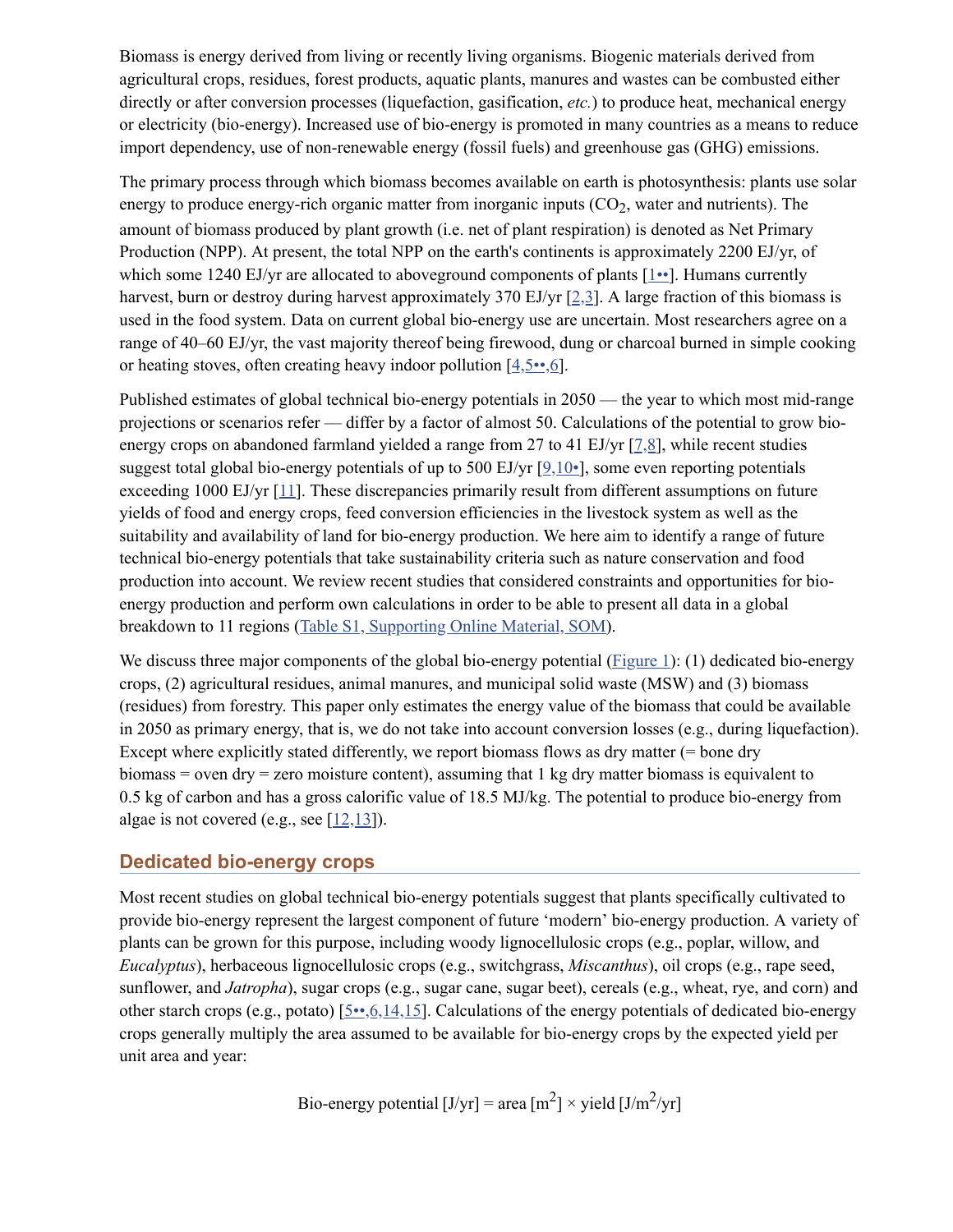Discrepancies between bio-energy potentials reported in the literature result from differences in both, area and yield assumptions [[11,16\]](#page-8-2). The main issue is therefore to understand the factors that constrain area and yields, for example, area needed for food, water availability, technology, and nature conservation. We therefore focused on recent studies that explicitly report area and yield data underlying their bio-energy crop potential estimates.

#### **Area available for bio-energy crops**

Large discrepancies exist in the literature on the area available globally for cultivation of bio-energy crops: projected areas for bio-energy crops range from 0.6 to 37 million  $km^2$ , that is, 0.4–28% of the earth's lands except Greenland and Antarctica ([Table](https://www.ncbi.nlm.nih.gov/pmc/articles/PMC3778854/table/tbl0005/) 1). The largest area of bio-energy plantations in 2050 in the recent literature is 2.4 times larger than the area currently used for cropland or almost equal to the current area of human-used forests (see [Table](https://www.ncbi.nlm.nih.gov/pmc/articles/PMC3778854/table/tbl0005/) 1a) [\[17](#page-8-4)]. The discrepancies between studies result from different assumptions on constraints such as area requirements for food and fibre production, urban and infrastructure areas, areas with poor soils, low temperatures, limited water availability, protection of highbiodiversity areas and from the difficulties involved in judging the availability and suitability of land for energy crops on the basis of available land-use and land-cover data.

Most studies calculate available areas using a 'land balance' approach, that is, cultivable areas are identified depending on soil, climate and terrain characteristics, often based on the global agro-ecological zones methodology  $[18]$  $[18]$  or similar approaches  $[19]$  $[19]$ , from which the area already cultivated or required in the future is subtracted. This approach has, however, been criticized because (1) cultivable land may be overestimated if uncultivable enclosures such as hills, rock, outcrops, and minor water bodies are neglected or underestimated, (2) already cultivated land is often underestimated and (3) land demand for purposes other than cropping, in particular grazing and settlements, is insufficiently taken into account  $[20\bullet]$ .

Livestock grazing poses particular methodological difficulties because reliable statistical data are lacking. There is strong evidence that mowing and grazing of livestock are not confined to areas classified as 'pastures' in FAO statistics, and it has recently been argued that most ecosystems dominated by herbaceous plants and shrubs, and even some forests, are grazed, although sometimes with low intensity  $[17,21]$  $[17,21]$ . One problem is that livestock grazing can hardly be detected by remote sensing; another is that a large fraction of grazing animals are kept by subsistence farmers not accurately represented in statistics [\[2,17,21\]](#page-7-1). Some studies calculated bio-energy potentials only on 'abandoned farmland' [[7,8](#page-8-0)], an approach that yields low estimates because it neglects the possibility that other land could become available through intensification or land conversion.

In our judgement, methods are therefore needed to estimate area and productivity potentials of land available for bio-energy plantations that consider critical social (e.g., food production) and environmental (e.g., biodiversity conservation) goals. Three studies have recently reported spatially explicit data on areas available for bio-energy crops in 2050 that considered sustainability-related constraints. Erb *et al*. [\[22••\]](#page-9-0) calculated the balance between the NPP of areas potentially available for roughage supply  $[1\bullet]$  and roughage demand of livestock [\[2\]](#page-7-1). This allowed deriving estimates of area availability for bio-energy crops for different scenarios regarding diets, cropland yields and feeding efficiency of livestock based on the assumption that grazing intensity could be increased in those regions where it was lower than elsewhere. The WBGU  $[5\cdot \cdot]$  derived estimates of the future availability of area for bio-energy crops by excluding biodiversity hotspots, nature conservation areas, wetlands and areas with long carbon payback times. Their study assumed two variants on cropland expansion (constant, plus 1.2 million km<sup>2</sup>). van Vuuren *et al*.  $[23\cdot]$  calculated bio-energy crop potentials on abandoned farmland and natural grasslands, assuming accessibility factors of 75% for abandoned farmland and 50% for natural grasslands. Food demand, water scarcity, biodiversity protection and land degradation were also considered. Information on the methods applied in these studies, including an analysis of their strengths and limitations, is given in the SOM.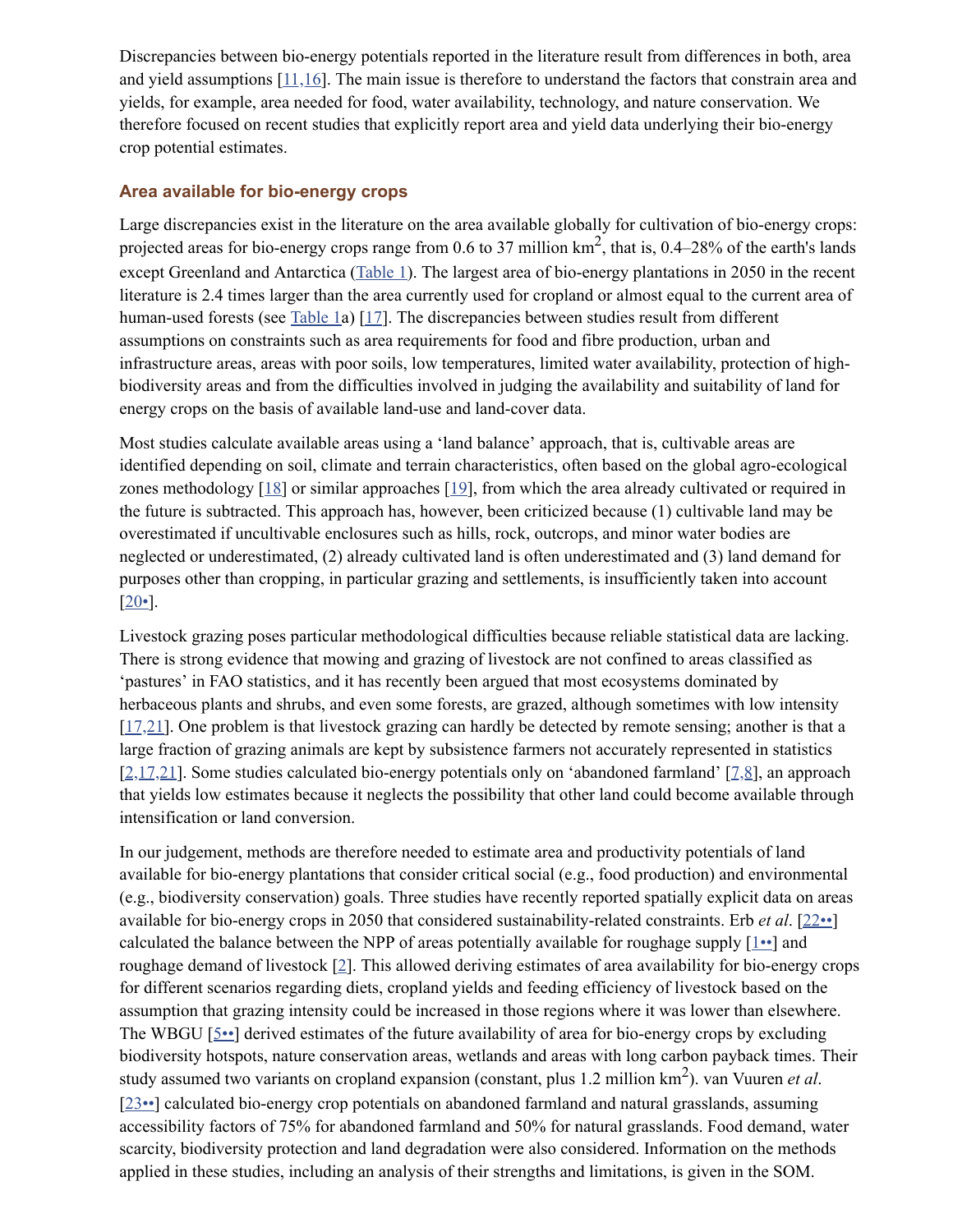#### **Yields**

The survey summarized in [Table](https://www.ncbi.nlm.nih.gov/pmc/articles/PMC3778854/table/tbl0005/) 1b shows that yield expectations of bio-energy plantations also differ widely, from 6.9 to 60 MJ/m<sup>2</sup>/yr (approximately 0.4–3.3 kg/m<sup>2</sup>/yr), that is, by a factor of almost 9. Differences in yields of bio-energy plantations largely result from assumptions on land suitability, choice of bio-energy crop (yields of lignocellulosic crops and perennial grasses are higher than those of food crops) and management (e.g., fertilizer input)  $[5\cdot 23\cdot 10\cdot]$ . Some studies summarized in [Table](https://www.ncbi.nlm.nih.gov/pmc/articles/PMC3778854/table/tbl0005/) 1 assumed yields that exceed the globally average NPP of the most productive land-use category (forestry) by a factor of 4. A recent study used large agricultural databases to analyze yield assumptions in various bio-energy studies and concluded that yields had often been overestimated by more than 100% [[24••\]](#page-9-2). Moreover, limitations in the availability of critical resources such as water  $[25]$  $[25]$  are likely to constrain yield increases in many regions. Further research on how to extrapolate yields from field trials to larger areas is therefore needed.

While high biomass yields have been reported in field trials under controlled conditions, it seems questionable whether these yields can be extrapolated to large areas. Some authors have argued that the NPP of potential vegetation, that is, the vegetation that would be expected in the absence of land use, were a good approximation of the upper limit of yields over large areas and accordingly used NPP as proxy for yields of bio-energy plantations  $[7,8,22\cdot]$ . This approach might underestimate achievable yields under intensive management, despite the fact that the globally average NPP of croplands is currently 35% lower than their potential NPP  $[1\cdot]$ . One reason for this is that the growth period of many crops is lower than that of natural vegetation. The WBGU has recently used LPJmL, a dynamic global vegetation model, to simulate yields of bio-energy crops with and without irrigation and found yield potentials of up to 23 MJ/m<sup>2</sup>/yr [5<sup>••</sup>], a bit more than twice current average global aboveground NPP.

#### **Global potential of bio-energy crops in 2050**

[Table](https://www.ncbi.nlm.nih.gov/pmc/articles/PMC3778854/table/tbl0005/) 1a suggests that only one quarter of the earth's land is devoid of human use, and as little as 11% of current aboveground NPP takes place there. Urban and infrastructure areas occupy about 1% of the earth's surface and can be expected to grow considerably until 2050. The aboveground NPP of urban areas, cropland and grazing land amounts to 580 EJ/yr, of which humans currently harvest 217 EJ/yr for food, feed, fibre and bio-energy (including 28 EJ/yr of unused cropland residues [\[1••,2](#page-7-0)]). A notable proportion — perhaps up to 70 EJ/yr — of the difference (363 EJ/yr) is biomass burned in human-induced fires  $\left[\frac{3}{2}\right]$  $\left[\frac{3}{2}\right]$  $\left[\frac{3}{2}\right]$ .

According to FAO projections, cropland areas are expected to grow until 2050 by 9% and average yields on cropland by 54% compared to the year 2000, thus indicating that most of the expected increase in food production can be met through yield increases [[26\]](#page-9-4). Based on extrapolations of regionally specific biomass input-output ratios of livestock and four different assumptions on diet changes, the study by Erb *et al*.  $[22\cdot]$  concluded that 2.3–9.9 million km<sup>2</sup> could be available in 2050 for bio-energy crop plantations if the most suitable grazing areas were intensified as far as possible. The WBGU [\[5••\]](#page-7-4) combined various assumptions on constraints for available areas (no deforestation, growth in cropland areas, exclusion of high-biodiversity areas, *etc*.) with assumptions on irrigation and used a dynamic global vegetation model to estimate bio-energy yields. Despite their completely different methodologies, both studies found an almost identical range of global bio-energy crop potentials of  $\approx$ 30–120 EJ/yr. A third recent study by van Vuuren *et al*. [[23••](#page-9-1)] used the IMAGE model to calculate global bio-energy crop potentials, thereby considering constraints such as soil degradation and water scarcity. The constrained scenarios in this study span a similar but somewhat higher range (65–148 EJ/yr).

[Table](https://www.ncbi.nlm.nih.gov/pmc/articles/PMC3778854/table/tbl0010/) 2 reports estimates global bio-energy crop potentials derived as arithmetic mean of minimum, maximum and intermediate estimates of these three studies. We are aware that each of these studies has its limitations (see [SOM\)](#page-7-3). Nevertheless, we believe that these ranges give a useful indication of possible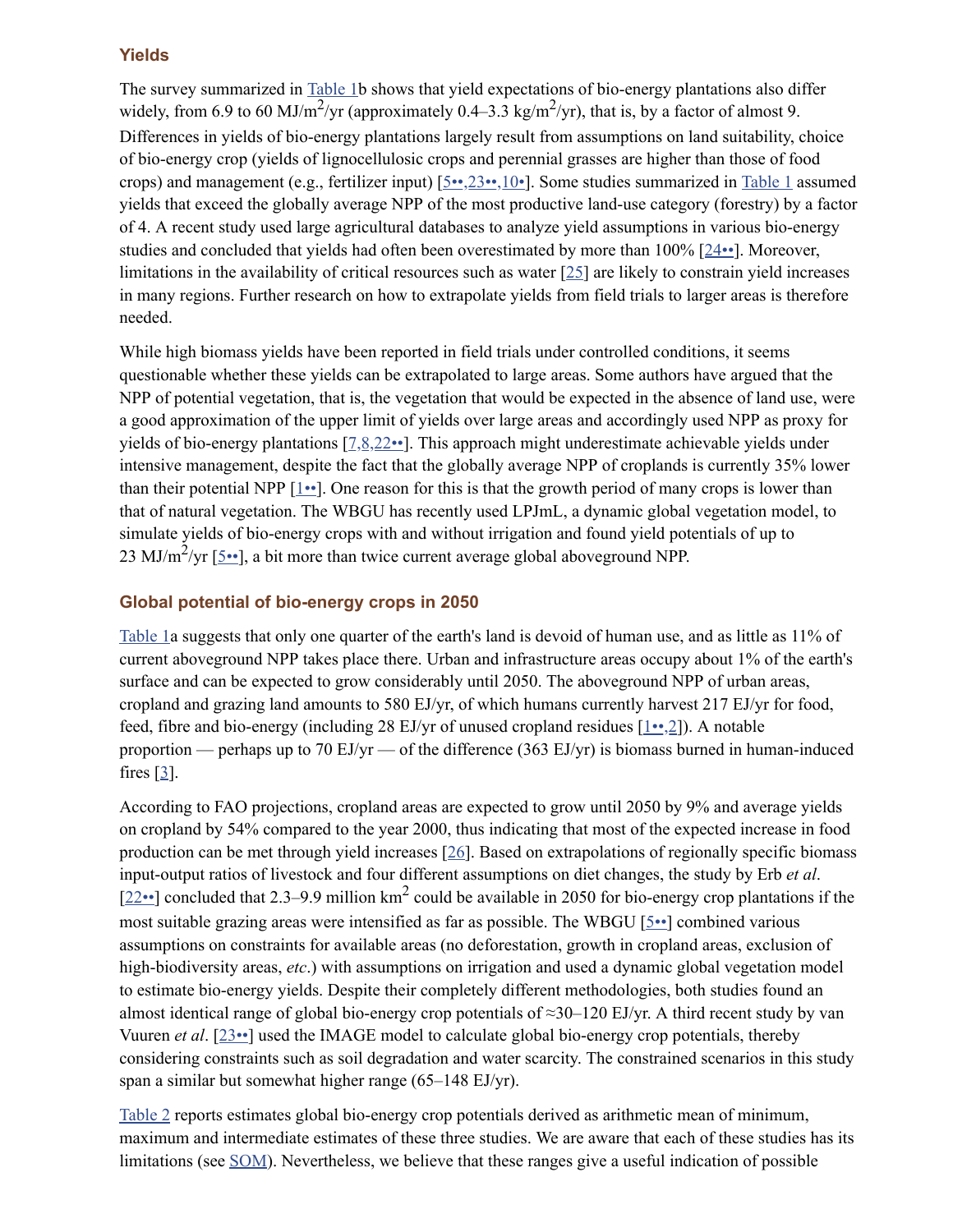orders of magnitude because they are based on completely different, complementary methods and yet still arrived at largely similar results that are plausible when compared to the above-quoted estimates of the productivity of the areas on which such bio-energy plantations could be potentially located.

# **Crop residues, animal manures and municipal solid wastes**

Organic residues and wastes, including crop residues, animal manures and municipal solid wastes (MSWs), represent a sizeable global bio-energy resource. Rational utilization of wastes and residues can often produce energy cost-effectively and minimize environmental impacts from alternative management or disposal methods.

Two types of residues are associated with crop production: field (primary) and processing (secondary) residues ([Figure](https://www.ncbi.nlm.nih.gov/pmc/articles/PMC3778854/figure/fig0005/) 1). Recoverable energy potentials of both types of residues can be estimated from annual crop production using a number of factors such as the recoverable fraction of residue production, residue to product (or crop) ratio and gross heating value.

Assuming recoverable fraction values for different crops of 0.5–0.75, Hakala *et al*. [[27\]](#page-9-5) estimated the global technical potential of field residues in 2050 at 38–41 EJ/yr. Adding the process residue potential of 16 EJ/yr [[11](#page-8-2)], the total technical potential of crops residues would be 54–57 EJ/yr. Other authors suggested global technical bio-energy potentials from crop residues of 10–32 EJ/yr [[28\]](#page-9-6) and 46–66 EJ [[11\]](#page-8-2). Based on region-specific and crop-specific factors and FAO crop production forecasts [\[26](#page-9-4)], one of the authors (SCB) has recently estimated the annual technical global crop residue energy potential in 2050 to be 49 EJ/yr ( [Table](https://www.ncbi.nlm.nih.gov/pmc/articles/PMC3778854/table/tbl0015/) 3). Differences between the results of these studies are mainly due to different assumptions on future crop production and on the recoverable fraction and other factors.

Additional bio-energy can be derived from animal manures (secondary residues) and municipal solid wastes (MSW, i.e. tertiary residues). The global potential of recoverable MSW in 2050 has been reported to be 17 EJ/yr  $[11]$  and 1–3 EJ/yr  $[28]$  $[28]$ . These values can be compared with the value of 11 EJ/yr recently estimated by one of the authors (SCB, [Table](https://www.ncbi.nlm.nih.gov/pmc/articles/PMC3778854/table/tbl0015/) 3). The energy equivalent of recoverable manures (the biogas potential is approximately three quarters lower) in 2050 has been reported to be 9–25 EJ/yr [[28\]](#page-9-6) and 25 EJ/yr [[29\]](#page-9-7). One of the authors (SCB) recently estimated the potential to be 39 EJ/yr [\(Table](https://www.ncbi.nlm.nih.gov/pmc/articles/PMC3778854/table/tbl0015/) 3). Differences in the above-quoted energy potentials are mainly due to differences in projected waste or residue generation values and recoverable fractions. The global total energy potential of crop residues, MSW and animal manures is approximately 100 EJ/yr ([Table](https://www.ncbi.nlm.nih.gov/pmc/articles/PMC3778854/table/tbl0015/) 3) which is in line with other studies  $[10\bullet]$ .

### **Forestry residues**

The technical potential of forest residues for energy production is defined as the total amount of surplus forest residues that can be collected without affecting commercial wood production. Three categories of forestry residues can be discerned ([Figure](https://www.ncbi.nlm.nih.gov/pmc/articles/PMC3778854/figure/fig0005/) 1): primary (from fellings, e.g., fuel wood, or as residues from thinning), secondary (processing wastes, e.g., sawdust) and tertiary (available after final use, e.g., waste wood). The global potential of forestry residues has been assessed by various studies [\[4,30,31,32](#page-7-2)]. Anttila *et al*. [\[32](#page-9-8)] present a recent estimate of the current primary forestry residue potential. Their estimate of a global bio-energy potential of 5–9 EJ/yr includes logging residues from current fellings as well as stem wood and logging residues from additional fellings. These are the only data that are available for the 11 regions used in this paper. The global results are low compared to estimates for the year 2050  $[4,30,31]$ that found bio-energy potentials of 12–74 EJ/yr from forestry. The difference largely results from the fact that Anttila *et al*. did not include secondary and tertiary residues and focused on the present situation. Apart from that, the results of Anttila *et al*. are similar to those of Smeets *et al*. [[31\]](#page-9-9), except for Asia. This is partly due to the differences in regions consuming large amounts of forestry products because the potentials for secondary residues are higher there. According to [\[31](#page-9-9)], secondary and tertiary residues from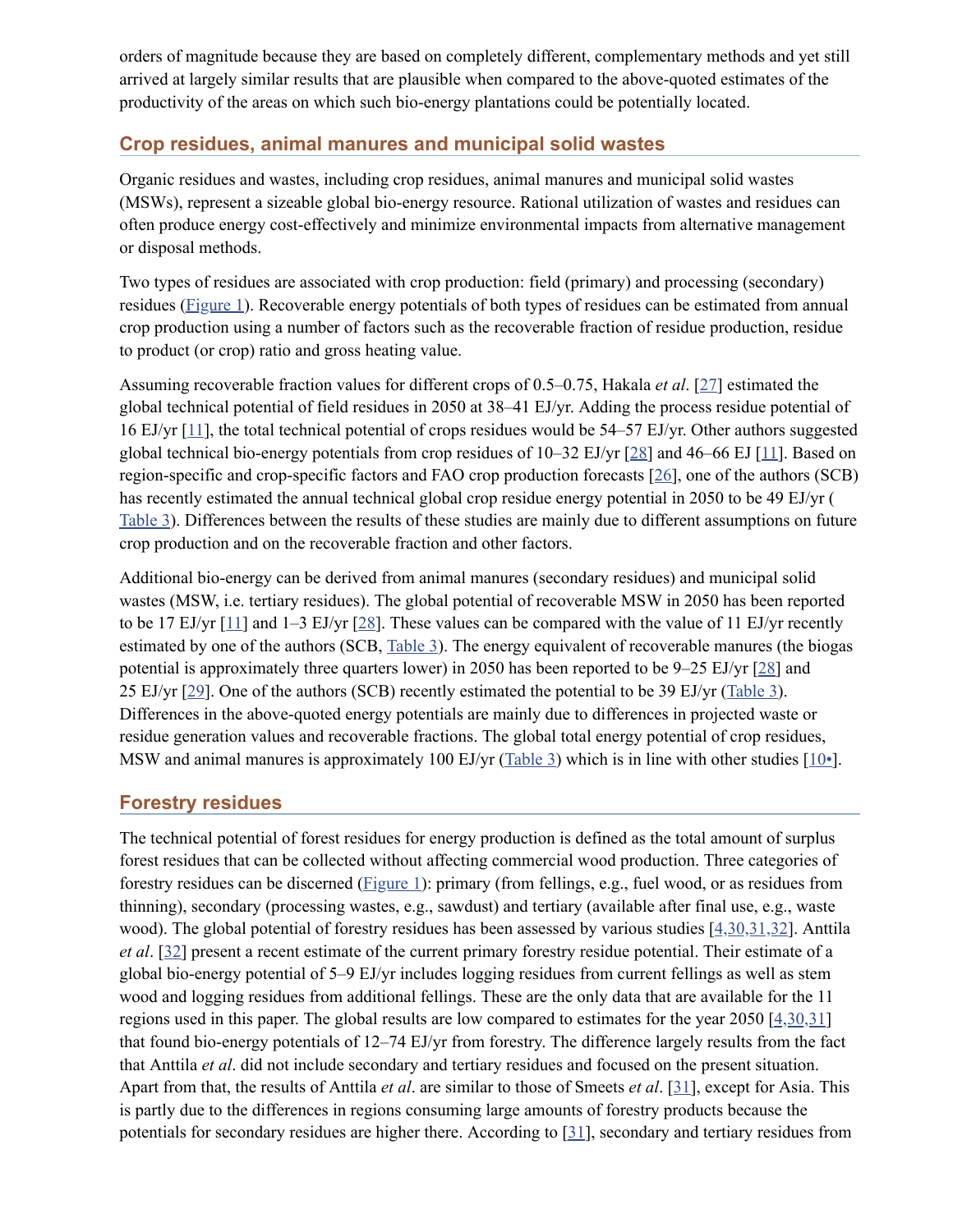the wood processing industry and waste management could deliver 3–5 times more energy than primary residues. We therefore used a factor of 4 to extrapolate total forestry residue potentials for the 11 regions used here from [[32\]](#page-9-8) to derive the values reported in [Table](https://www.ncbi.nlm.nih.gov/pmc/articles/PMC3778854/table/tbl0020/) 4.

### **Discussion and conclusions**

[Figure](https://www.ncbi.nlm.nih.gov/pmc/articles/PMC3778854/figure/fig0010/) 2 summarizes the three components of the technical bio-energy potential in 2050 based on the values reported in [Tables](https://www.ncbi.nlm.nih.gov/pmc/articles/PMC3778854/table/tbl0010/) 2–4. We find a technical global bio-energy potential in 2050 of approximately 210 (160–270) EJ/yr. Dedicated bio-energy crops contribute 81 (44–133) EJ/yr which is at the lower end of the potentials found in previous assessments [\(Table](https://www.ncbi.nlm.nih.gov/pmc/articles/PMC3778854/table/tbl0005/) 1), but higher than the potentials identified on 'abandoned farmland' alone [\[7,8](#page-8-0)]. The result seems reasonable when compared with global terrestrial aboveground NPP [\(Table](https://www.ncbi.nlm.nih.gov/pmc/articles/PMC3778854/table/tbl0005/) 1). A large fraction of the bio-energy potential is found to be related to the use of currently unused residues, that is, efficiency gains in socioeconomic biomass utilization and flow chains. This finding underlines earlier work on the importance of a 'cascade utilization' of biomass, that is, the integrated optimization of food, fibre and energy supply from biomass [\[5••,33,34](#page-7-4)]. Comparisons of livestock energy balances across time and between regions suggest that there might be a potential to increase feeding efficiencies that could allow for increased bio-energy production [\[22••,35](#page-9-0)]. However, using this potential might have significant social impacts, in particular on subsistence farming systems, if policies are not appropriately designed [\[34](#page-9-10)].

Our findings underline the importance of future diets for global bio-energy potentials  $[22\cdot,10\cdot,34,35]$ . Two mechanisms are relevant here: (1) land requirements for food and feed production constrain the area available for dedicated bio-energy crops, in particular when livestock is taken into account [[22••,35,36](#page-9-0)]. (2) The 'food-chain residue' potential (crop residues, manures, and MSW) also depends on agricultural production chains and food demand.

Adequately feeding a world with approximately 9 billion people in 2050 will require substantial yield increases, larger agricultural areas, or both. Diets are bound to change as a result of growing incomes and GDP growth additionally drives up the demand for other biomass-based resources. A combination of adequate food supply with substantial levels of energy crop production will require a growth in the yields of food and feed crops along past trajectories. Recent studies demonstrate that there are strong links between bio-energy potentials and agricultural technology, in particular yields of food and energy crops and feeding efficiencies  $[22\cdot, 10\cdot, 36, 37]$ . Whether yield increases as forecast by the FAO [[26\]](#page-9-4) can be sustained, for example, based on high-yielding varieties, large-scale optimum management and precision farming, has been questioned. Much of the best-suited cropland is already used and rates of yield increases are falling in some regions as they approach limits set by soil and climate [\[38\]](#page-10-0). Soil degradation and depletion of nutrient stocks in soils are additional challenges [[39\]](#page-10-1). Substantial investments will be indispensable for maintaining growth in crop yields [\[40](#page-10-2)], and economic constraints might prevent the realization of yield potentials [[41\]](#page-10-3). However, if yields of food and energy crops should grow significantly faster than assumed here, the energy crop potential would also be substantially larger  $[11,10, SOM]$ .

Few assessments of global bio-energy potentials have considered the possible effect of future climate change, consequently this connection is poorly understood  $[6]$  $[6]$  $[6]$ . Climate change may influence global bioenergy potentials in two ways: (1) directly through its effects on yields of bio-energy crops, and (2) indirectly through its impacts on the food system. Plants following the C3 photosynthetic pathway such as poplars and willows respond to rising  $CO_2$  concentrations with increased productivity if water and nutrients are not limiting  $[42]$ . The magnitude and long-term development of this 'CO<sub>2</sub> fertilization effect' are still debated, but results from free-air  $CO_2$  enrichment (FACE) experiments show sustained yield increases of up to 20% in poplar short-rotation coppice plantations  $[43]$  $[43]$ . On the other hand, there is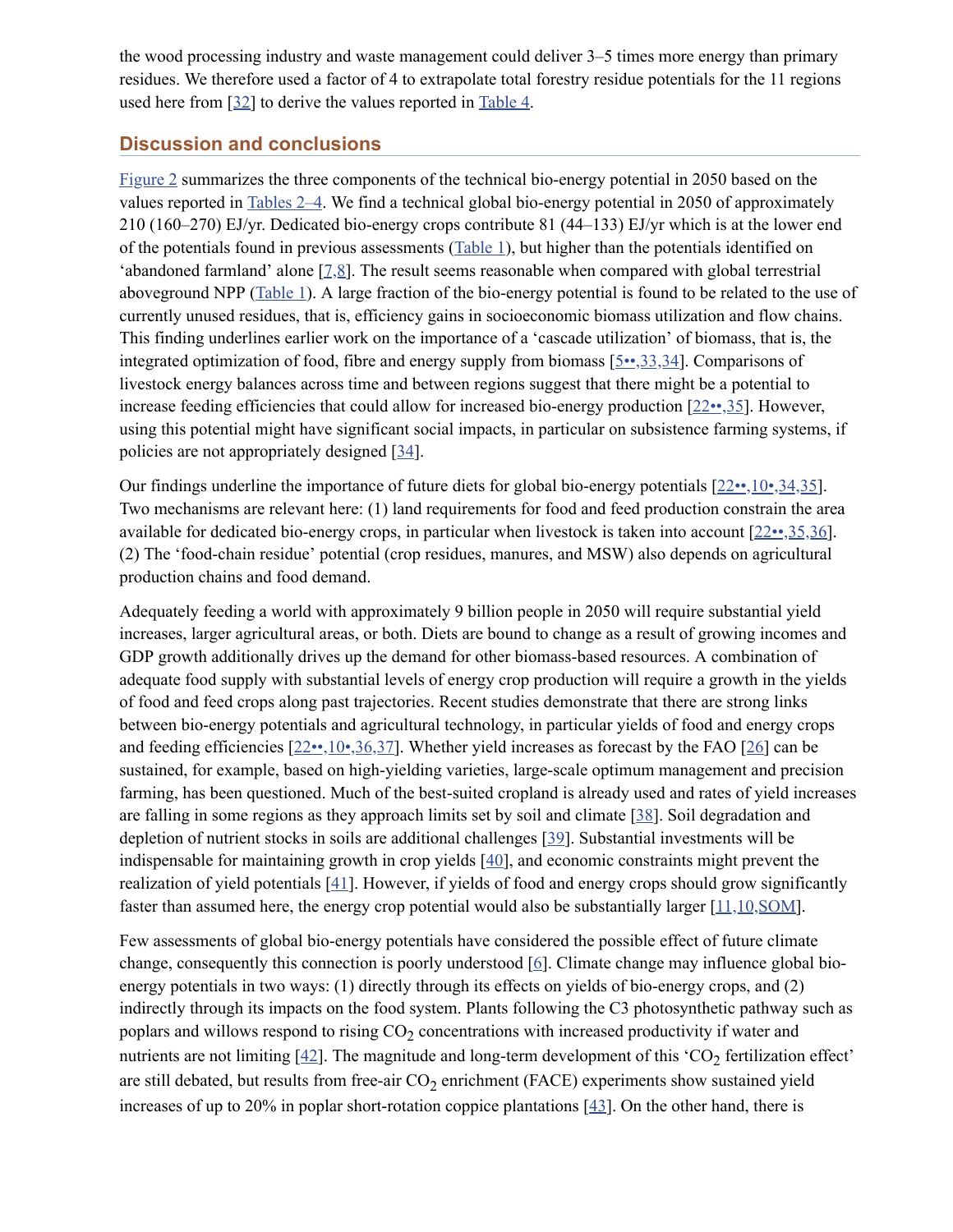evidence that crops grown under elevated  $CO_2$  concentrations might be more susceptible to insect pests [\[44](#page-10-6)]. Considering direct and indirect effects, a recent study [\[36](#page-10-7)] found that global bio-energy potentials may vary by a factor of two, depending on the strength of the  $CO_2$  fertilization effect.

Many plants also use water more efficiently under elevated  $CO_2$  concentrations due to reduced stomatal conductance and leaf transpiration [[45\]](#page-10-8). Observations of poplar short-rotation coppice revealed, however, that whole-tree water use increased with  $CO<sub>2</sub>$  as a result of higher leaf area [ $46$ ]. Perennial C4 grasses show little response to higher ambient  $CO_2$ , but generally require large amounts of water during the growing season [\[47\]](#page-10-10). The responses of dense monocultures of perennial crops to changes in climate are complex and difficult to predict because experience in large-scale plantations under realistic field conditions is missing. However, a massive expansion of energy crops is likely to have significant effects on regional water resources and fertilizer use.

The impacts of changes in temperature and rainfall on crop yields are going to differ significantly among regions. It is mostly assumed that negative effects on agriculture will outweigh any benefits, above all in developing countries, mostly due to increased water stress [\[48–50](#page-10-11)]. The area required to cultivate food crops might therefore expand significantly in the coming decades to meet the demand from a rising and more affluent world population  $[51]$  $[51]$  $[51]$ , which would reduce land availability for energy crops. A recent study suggested that changes in the area needed for food production resulting from climate change might have a much larger effect on future bio-energy potentials than the direct effect of climate change on the yields of energy crops [[36](#page-10-7)]. Increasing competition for water resources, in particular due to rising food demand and water pollution, might also limit the expansion of bio-energy plantations [\[52](#page-11-1)]. Food crops, and thus firstgeneration energy crops, seem to be more vulnerable to higher climate variability and more frequent extreme events than perennial lignocellulosic species. Plant breeding might further reduce the vulnerability of modern energy crops to climate change, but breeding efforts have just begun and their prospects are uncertain [[53\]](#page-11-2). Avoiding large-scale monocultures could help to increase the resilience of bio-energy plantations to more frequent weather extremes [\[54](#page-11-3)].

Environmental impacts of bio-energy policies [\[55](#page-11-4)] and socioeconomic aspects of bio-energy production, for example, costs or interactions with food prices, are beyond the scope of this review. Both issues will be decisive for future levels bio-energy production and use, in particular as it seems likely that environmental impacts per unit of bio-energy depend on the total volume of bio-energy produced [\[56](#page-11-5)]. Recent studies suggest that lignocellulosic crops and residues are preferable to first-generation biofuel crops in terms of both costs and environmental impacts [[14\]](#page-8-10). However, there are concerns that removing residues from the field could have a negative impact on soil carbon and fertility which might reduce the sustainable potential of crop residues  $[5\cdot 0.57, 58\cdot]$ .

In conclusion, our review has led us to believe that no scientific study is at present available that would satisfactorily resolve the many scientific issues related to future mid-term bio-energy potentials. The most pressing uncertainties relate to the availability and suitability of land for energy crops, the development and potential of yield increases, future area demand for food, conservation and other purposes, trade-offs with other environmental goals (e.g., biodiversity), water availability and climate impacts. Uncertainties remain, even beyond the obvious fact that human behavioural patterns as intimately related to cultural and other socioeconomic factors as diets are almost impossible to predict. While each of the studies upon which our results were mainly based did, in our judgment, succeed in advancing our understanding of the intricate feedbacks between changes in land use, food, feed, fibre and bio-energy production with respect to some critical factors, none was devoid of shortcomings (see [SOM](#page-7-3)). While we believe that the synthesis of these studies does contribute significant insights on our current knowledge on future bio-energy potentials under various sustainability-related constraints, we clearly see that further work is required to better understand the interlinkages between food, fibre and bio-energy systems in order to identify socially, economically and environmentally sustainable options for future land-use and bio-energy strategies.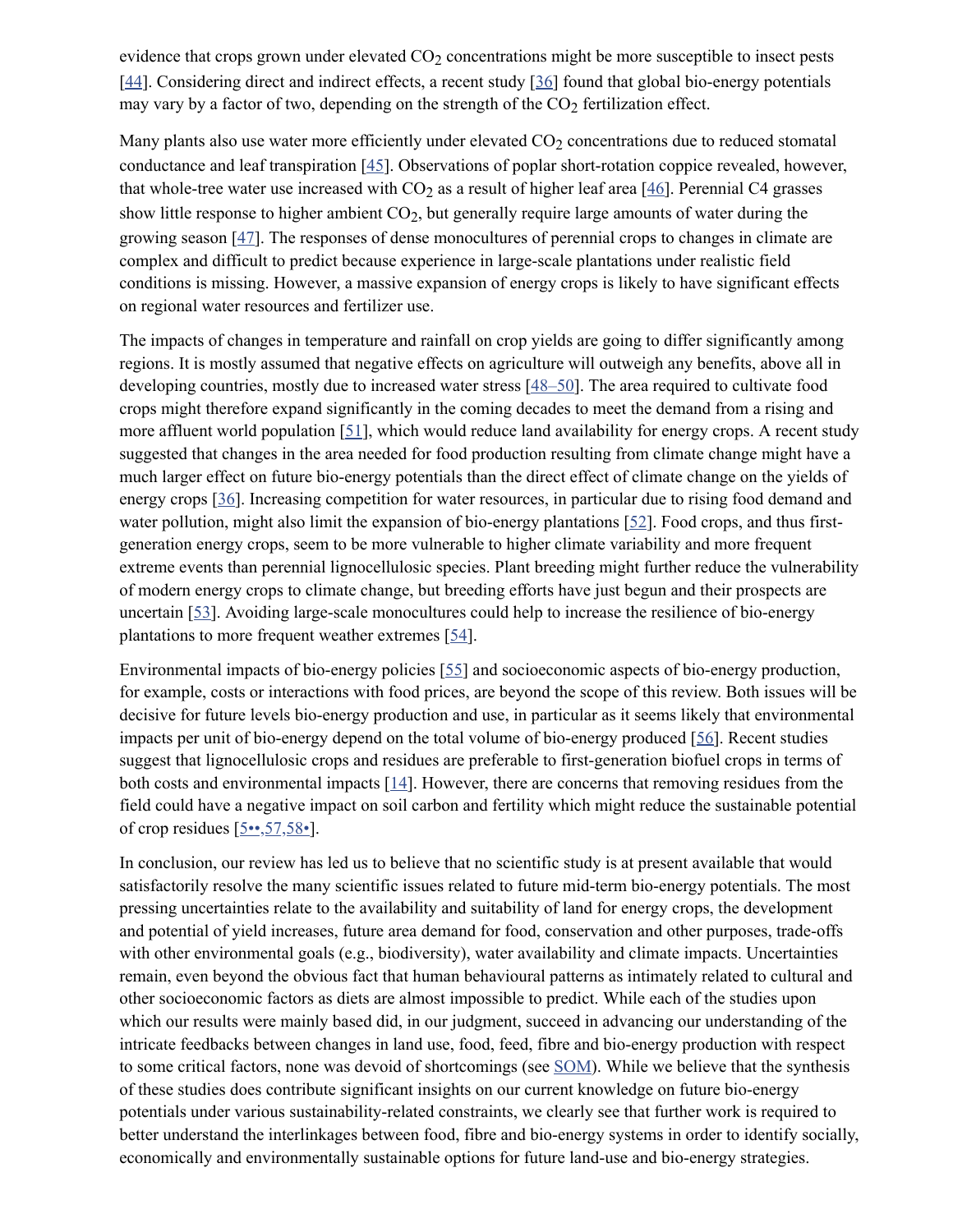# **Conflict of interest**

None.

### **References and recommended reading**

Papers of particular interest, published within the period of review, have been highlighted as:

- of special interest
- •• of outstanding interest

### **Acknowledgements**

This article has profited from work within the Global Energy Assessment (GEA-Knowledge Modules 7 and 20). We gratefully acknowledge support from and discussions with collaborators in GEA, in particular H. Holger Rogner, Arnulf Grübler, Thomas Johansson, Nebojsa Nakicenovic, Wim Turkenburg and Detlef van Vuuren, as well as help from Perttu Anttila, Fridolin Krausmann, Christoph Plutzar and Julia K. Steinberger. This work has benefited from the Global Land Project [\(www.globallandproject.org\)](http://www.globallandproject.org/), as well as research funded by the Austrian Science Funds (project [P20812](https://www.ncbi.nlm.nih.gov/protein/P20812)-G11). We are grateful for comments by the editor (Rik Leemans) and an anonymous reviewer.

#### **Footnotes**

Appendix A<sub>Supplementary data associated with this article can be found, in the online version, at</sub> [doi:10.1016/j.cosust.2010.10.007](https://dx.doi.org/10.1016/j.cosust.2010.10.007).

# <span id="page-7-3"></span>**Appendix A. Supplementary data**

#### **References**

<span id="page-7-0"></span>1••. Haberl H., Erb K.-H., Krausmann F., Gaube V., Bondeau A., Plutzar C., Gingrich S., Lucht W., Fischer-Kowalski M. Quantifying and mapping the human appropriation of net primary production in earth's terrestrial ecosystems. Proc Natl Acad Sci USA. 2007;104:12942–12947. [PMCID: PMC1911196] [PubMed: 17616580]Consistently merging statistical data on agriculture and forestry with land-use data from remote sensing and results from a dynamic global vegetation model (DGVM), this study quantified and mapped global NPP, its anthropogenic alteration as well as human biomass harvest.

<span id="page-7-1"></span>2. Krausmann F., Erb K.-H., Gingrich S., Lauk C., Haberl H. Global patterns of socioeconomic biomass flows in the year 2000: a comprehensive assessment of supply, consumption and constraints. Ecol Econ. 2008;65:471–487.

<span id="page-7-5"></span>3. Lauk C., Erb K.-H. Biomass consumed in anthropogenic vegetation fires: global patterns and processes. Ecol Econ. 2009;69:301–318.

<span id="page-7-2"></span>4. Sims R.E.H., Schock R.N., Adegbululgbe A., Fenhann J., Konstantinaviciute I., Moomaw W., Nimir H.B., Schlamadinger B., Torres-Martinez J., Turner C. Energy supply. In: Metz B., Davidson A., Bosch P.R., Dave R., Meyer L.A., editors. Climate Change 2007: Mitigation. Contribution of Working Group III to the Fourth Assessment Report of the Intergovernmental Panel on Climate Change. Cambridge University Press; 2007. pp. 250–322.

<span id="page-7-4"></span>5••. WBGU . Earthscan; 2009. Future Bioenergy and Sustainable Land Use.This study contains a broad overview of economic, social and environmental aspects of future bioenergy use and its potential effects on land systems. It uses up-to-date LCA methods to quantify GHG and other emissions from bio-energy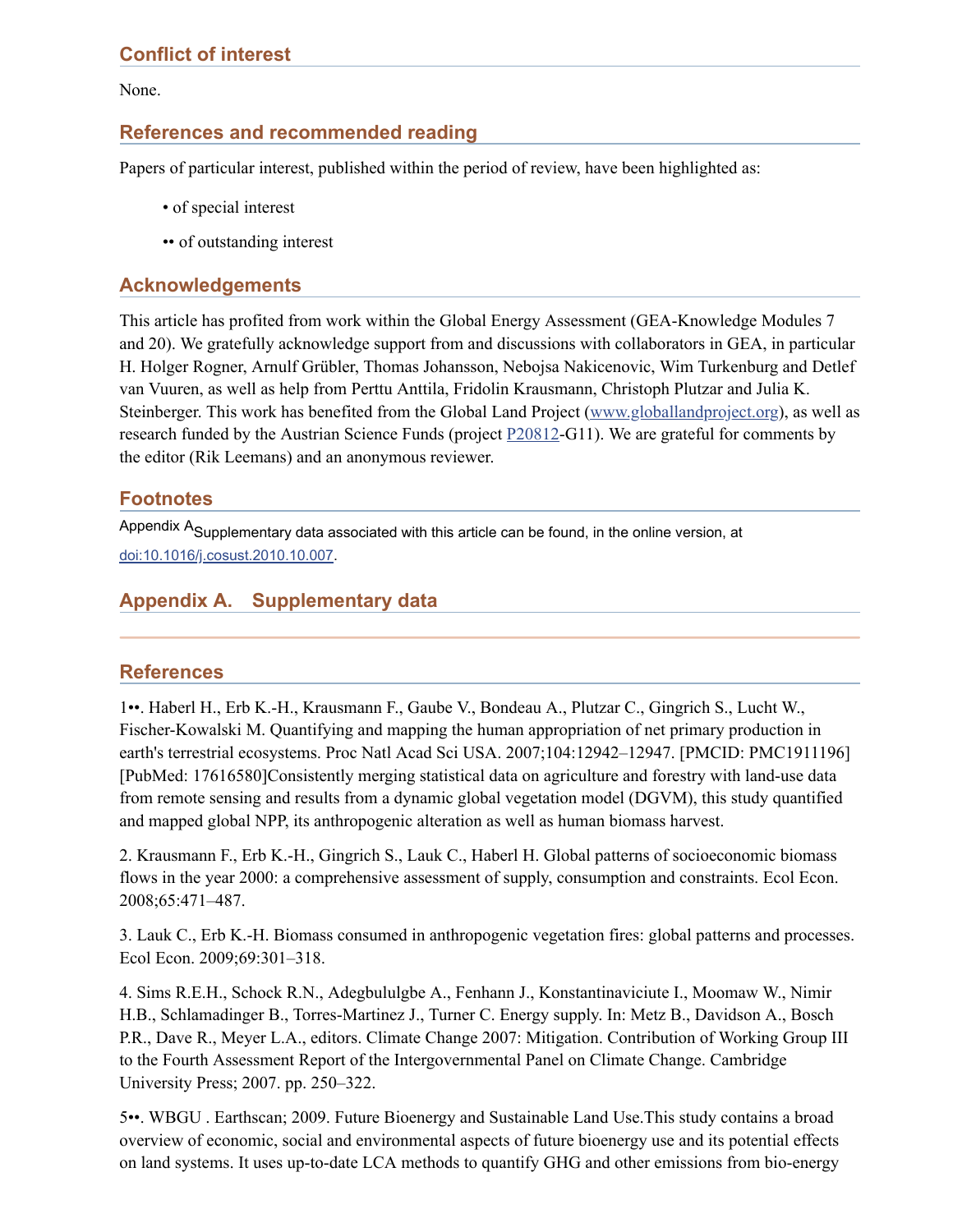production chains and dynamic global vegetation modelling to assess bio-energy crop potentials.

<span id="page-8-9"></span>6. Bauen A., Berndes G., Junginger M., Londo M., Vuille F., Ball R., Bole T., Chudziak C., Faaij A., Mozaffarian H. International Energy Agency; 2009. Bioenergy — A Sustainable and Reliable Energy Source. A Review of Status and Prospects.

<span id="page-8-0"></span>7. Campbell J.E., Lobell D.B., Genova R.C., Field C.B. The global potential of bioenergy on abandoned agriculture lands. Environ Sci Tech. 2008;42:5791–5795. [PubMed: 18754510]

<span id="page-8-11"></span>8. Field C.B., Campbell J.E., Lobell D.B. Biomass energy: the scale of the potential resource. Trends Ecol Evol. 2008;23:65–72. [PubMed: 18215439]

<span id="page-8-1"></span>9. Dornburg V., Faaij A.P.C., Verweij P., Langeveld H., van de Ven G., van Keulen H., van Diepen K., Meeusen M., Banse M., Ros J. Netherlands Environmental Assessment Agency; 2008. Biomass Assessment. Assessment of Global Biomass Potentials and Their Links to Food, Water, Biodiversity, Energy Demand and Economy.

<span id="page-8-8"></span>10•. Dornburg V., van Vuuren D., van de Ven G., Langeveld H., Meeusen M., Banse M., van Oorschot M., Ros J., Jan van den Born G., Aiking H. Bioenergy revisited: key factors in global potentials of bioenergy. Energ Environ Sci. 2010;3:258–267.This study provides a useful review of factors that influence future bio-energy potentials. It includes a sensitivity analysis of some of those factors based on own calculations that shows the importance of taking biodiversity conservation, water limitations, food demand and other factors that could constrain future bio-energy potentials into account.

<span id="page-8-2"></span>11. Smeets E.M.W., Faaij A.P.C., Lewandowski I.M., Turkenburg W.C. A bottom-up assessment and review of global bio-energy potentials to 2050. Progr Energ Combust Sci. 2007;33:56–106.

<span id="page-8-3"></span>12. Smith V.H., Sturm B.S.M., deNoyelles F.J., Billings S.A. The ecology of algal biodiesel production. Trends Ecol Evol. 2010;25:301–309. [PubMed: 20022660]

13. Florentinus A., Hamelinck C., Lint S.d., Iersel S.v. Ecofys; 2008. Worldwide Potential of Aquatic Biomass.

<span id="page-8-10"></span>14. de Wit M., Faaij A. European biomass resource potential and costs. Biomass Bioenerg. 2010;34:188– 202.

<span id="page-8-12"></span>15. Sims R.E.H., Hastings A., Schlamadinger B., Taylor G., Smith P. Energy crops: current status and future prospects. Glob Change Biol. 2006;12:2054–2076.

16. Marland G., Obersteiner M. Large-scale biomass for energy, with considerations and cautions: an editorial comment. Clim Change. 2008;87:335–342.

<span id="page-8-4"></span>17. Erb K.-H., Gaube V., Krausmann F., Plutzar C., Bondeau A., Haberl H. A comprehensive global 5 min resolution land-use dataset for the year 2000 consistent with national census data. J Land Use Sci. 2007;2:191–224.

<span id="page-8-5"></span>18. IIASA, FAO . International Institute for Applied Systems Analysis, Food and Agriculture Organization; 2000. Global Agro-Ecological Zones 2000.

<span id="page-8-6"></span>19. Ramankutty N., Foley J.A., Norman J., McSweeney K. The global distribution of cultivable lands: current patterns and sensitivity to possible climate change. Global Ecol. Biogeogr. 2002;11:377–392.

<span id="page-8-7"></span>20•. Young A. Is there really spare land? A critique of estimates of available cultivable land in developing countries. Environ Dev Sustain. 1999;1:3–18.In this paper, the experienced practitioner and land developer A. Young succinctly summarizes his critique of the 'land-balance approach' for determining cultivable land. The strength of this study lies in Young's enormous practical experience.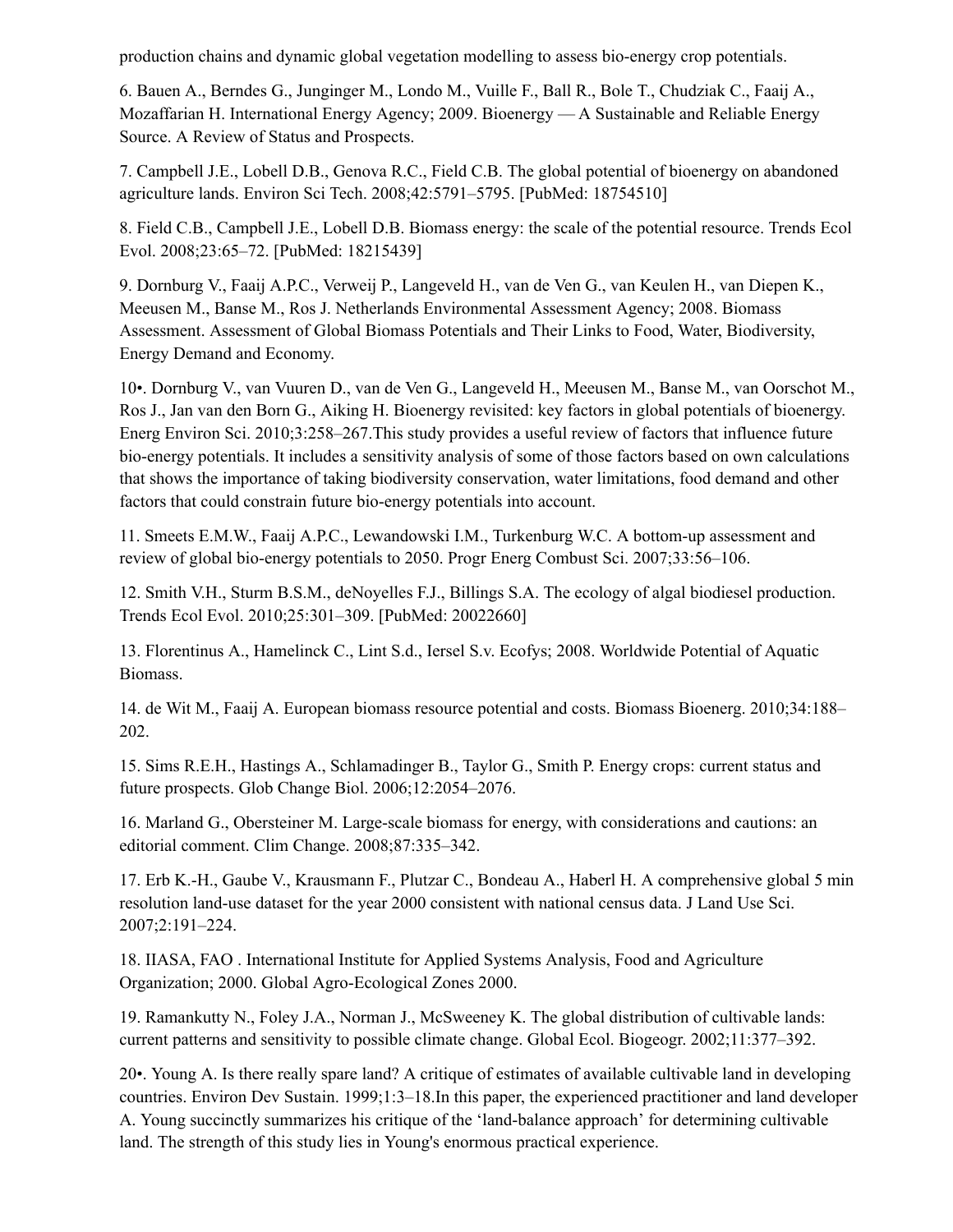21. FAO . Food and Agriculture Organisation; 2006. Livestock's Long Shadow — Environmental Issues and Options.

<span id="page-9-0"></span>22••. Erb K.H., Haberl H., Krausmann F., Lauk C., Plutzar C., Steinberger J.K., Müller C., Bondeau C., Waha K., Pollack G . Institute of Social Ecology, Potsdam Institute of Climate Impact Research; 2009. Eating the Planet: Feeding and Fuelling the World Sustainably, Fairly and Humanely — A Scoping Study.This study develops a biomass-balance model that consistently integrates NPP, land use, agricultural technology (yields, livestock feed balances) and final use of food, fibre and bio-energy. The model is used to determine the biophysical feasibility of 72 sets of assumptions ('scenarios') on future diets, cropland expansion, livestock feeding efficiencies and cropland yields. Its strength is a large database for the year 2000 that is consistent across regions, domains and sectors.

<span id="page-9-1"></span>23••. van Vuuren D.P., Van Vliet J., Stehfest E. Future bio-energy potential under various natural constraints. Energ Pol. 2009;37:4220–4230.This recent modelling study used IMAGE to look into possible constraints on bio-energy resulting from other land uses as well as limits such as soil degradation or water availability. It shows that such constraints are quite important in determining global bio-energy potentials and also discusses economic issues such as cost curves of bio-energy provision.

<span id="page-9-2"></span>24••. Johnston M., Foley J.A., Holloway T., Kucharik C., Monfreda C. Resetting global expectations from agricultural biofuels. Environ Res Lett. 2009:4. doi:10.1088/1748-9326/4/1/014004.Using large agricultural databases, this study makes a strong case that previous assessments were overly optimistic when extrapolating plot-sized field trials of bio-energy production to large areas. Its main conclusion is that bio-energy crop yields are bound to be a lot lower under 'real world' conditions than in field trials and that more research on realistic yield expectations is required.

<span id="page-9-3"></span>25. Gerten D., Rost S., Bloh W., Lucht W. Causes of change in 20th century global river discharge. Geophys Res Lett. 2008:35. doi:10.1029/2008GL035258.

<span id="page-9-4"></span>26. FAO . Food and Agricultural Organization; 2006. World Agriculture: Towards 2030/2050 — Interim Report. Prospects for Food, Nutrition, Agriculture and Major Commodity Groups.

<span id="page-9-5"></span>27. Hakala K., Kontturi M., Pahkala K. Field biomass as global energy source. Agric Food Sci. 2009;18:347–365.

<span id="page-9-6"></span>28. Hoogwijk M.M. Universiteit Utrecht; 2004. On the Global and Regional Potential of Renewable Energy Sources.

<span id="page-9-7"></span>29. Johansson T.B., Kelly H., Reddy A.K.N., Williams RH, editors. Renewable Energy, Sources for Fuels and Electricity. Earthscan, Island Press; 1993.

30. Berndes G., Hoogwijk M., van den Broek R. The contribution of biomass in the future global energy supply: a review of 17 studies. Biomass Bioenerg. 2003;25:1–28.

<span id="page-9-9"></span>31. Smeets E.M.W., Faaij A.P.C. Bioenergy potentials from forestry in 2050. Clim Change. 2007;81:353– 390.

<span id="page-9-8"></span>32. Anttila P., Karjalainen T., Asikainen A. Finnish Forest Research Institute; 2009. Global Potential of Modern Fuelwood.

33. Haberl H., Geissler S. Cascade utilisation of biomass: how to cope with ecological limits to biomass use. Ecol Eng. 2000;16:S111–S121.

<span id="page-9-10"></span>34. Tilman D., Socolow R., Foley J.A., Hill J., Larson E., Lynd L., Pacala S., Reilly J., Searchinger T., Somerville C. Beneficial biofuels — the food, energy, and environment trilemma. Science. 2009;325:270– 271. [PubMed: 19608900]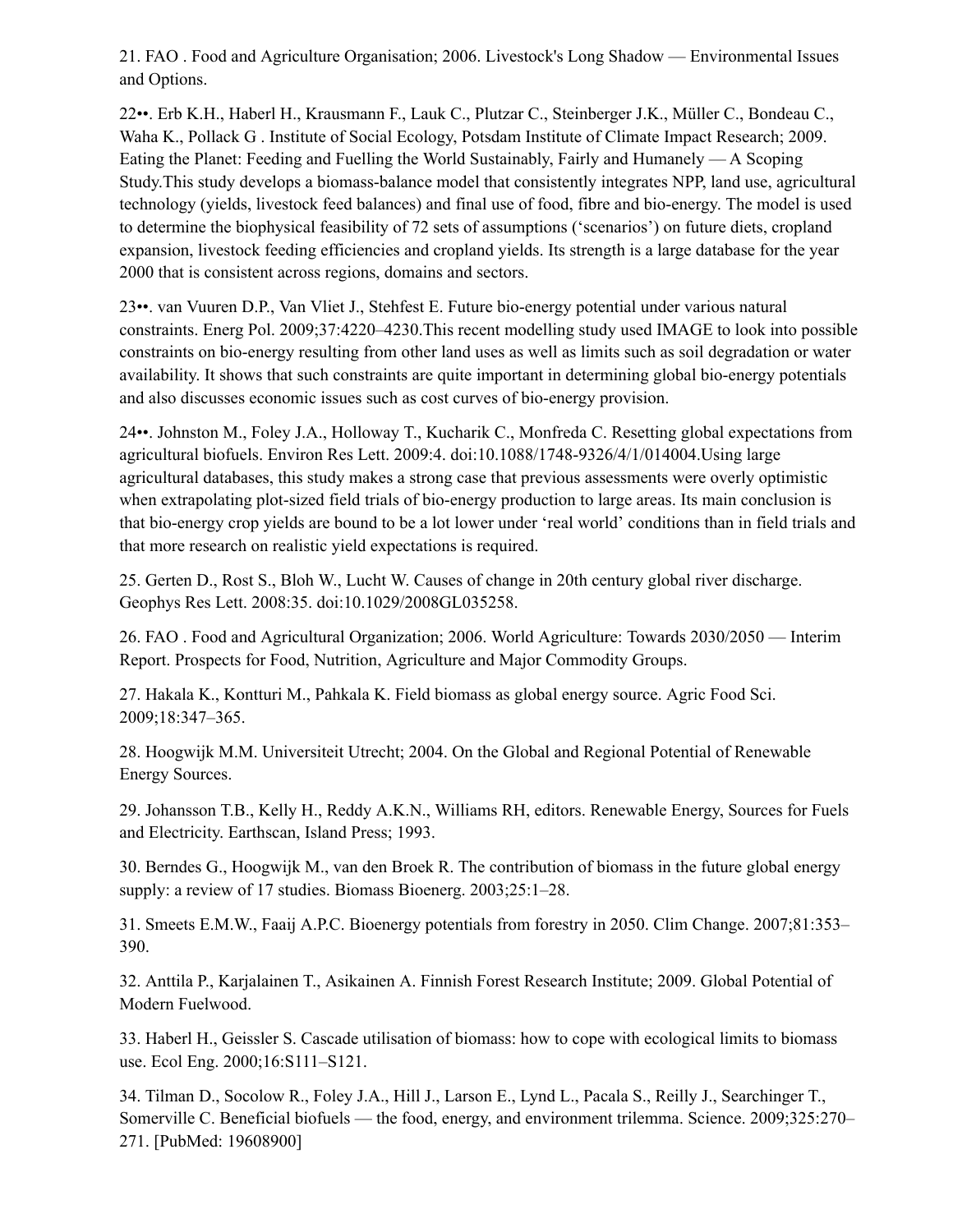35. Stehfest E., Bouwman L., Vuuren DPv, Elzen MGJd, Eickhout B., Kabat P. Climate benefits of changing diet. Clim Change. 2009;95:83–102.

<span id="page-10-7"></span>36. Haberl H, Erb K-H, Krausmann F, Bondeau A, Lauk C, Müller C, Plutzar C, Steinberger J: **Global bioenergy potentials from agricultural land in 2050: Sensitivity to climate change, diets and yields**. *Biomass Bioenerg*, forthcoming. [PMCID: PMC3236288] [PubMed: 22211004]

37. Lotze-Campen H., Popp A., Beringer T., Müller C., Bondeau A., Rost S., Lucht W. Scenarios of global bioenergy production: the trade-offs between agricultural expansion, intensification and trade. Ecol Modell. 2010;221:2188–2196.

<span id="page-10-0"></span>38. Tilman D., Cassman K.G., Matson P.A., Naylor R., Polasky S. Agricultural sustainability and intensive production practices. Nature. 2002;418:671–677. [PubMed: 12167873]

<span id="page-10-1"></span>39. Cassman K.G. Ecological intensification of cereal production systems: yield potential, soil quality, and precision agriculture. Proc Natl Acad Sci USA. 1999;96:5952–5959. [PMCID: PMC34211] [PubMed: 10339523]

<span id="page-10-2"></span>40. Kahn B.M., Zaks D., Fulton M., Dominik M., Soong E., Baker J., Cotter L., Reilly J., Foley J.A., Schneider G. DB Climate Change Advisors, Deutsche Bank Group; 2009. Investing in Agriculture: Far-Reaching Challenge, Significant Opportunity, An Asset Management Perspective.

<span id="page-10-3"></span>41. Koning N., van Ittersum M.K. Will the world have enough to eat? Curr Opinion Environ Sustain. 2009;1:77–82.

<span id="page-10-4"></span>42. Oliver R.J., Finch J.W., Taylor G. Second generation bioenergy crops and climate change: a review of the effects of elevated atmospheric CO2 and drought on water use and the implications for yield. GCB Bioenergy. 2009;1:97–114.

<span id="page-10-5"></span>43. Liberloo M., Lukac M. Coppicing shifts CO2 stimulation of poplar productivity to above-ground pools: a synthesis of leaf to stand level results from the POP/EUROFACE experiment. New Phytologist. 2009 doi: 10.1111/j.1469-8137.2008.02754.x. [PubMed: 19207687]

<span id="page-10-6"></span>44. Zavala J.A., Casteels C.L., DeLucia E.H., Berenbaum M.R. Anthropogenic increase in carbon dioxide compromises plant defense against invasive insects. Proc Natl Acad Sci USA. 2008;105:5129–5133. [PMCID: PMC2278205] [PubMed: 18375762]

<span id="page-10-8"></span>45. Ainsworth E.A., Long S.P. What have we learned from 15 years of free-air CO2 enrichment (FACE)? A meta-analytic review of the responses of photosynthesis, canopy properties and plant production to rising CO2. New Phytol. 2005;165:351–371. [PubMed: 15720649]

<span id="page-10-9"></span>46. Tricker P.J., Pecciari M., Bunn S.M., Vaccari F.P., Peressotti A., Miglietta F. Water use of a bioenergy plantation increases in a future high CO2 world. Biomass Bioenerg. 2009;33:200–208.

<span id="page-10-10"></span>47. Hickman G.C., Vanloocke A., Dohleman F.G., Bernacchi C.J. A comparison of canopy evapotranspiration for maize and two perennial grasses identified as potential bioenergy crops. GCB Bioenergy. 2010;2:157–168.

<span id="page-10-11"></span>48. Lobell D.B., Burke M.B., Tebaldi C., Mastrandrea M.D., Falcon W.P., Naylor R.L. Prioritizing climate change adaptation needs for food security in 2030. Science. 2008;319:607–610. [PubMed: 18239122]

49. Easterling W., Aggarwal P., Batima P., Brander K., Erda L., Howden M., Kirilenko A., Morton J., Soussana J.-F., Schmidhuber J. Food, fibre and forest products. In: Parry M.L., Canziani O.F., Palutikof P., van der Linden J., Hanson C.E., editors. Climate Change 2007: Impacts, Adaptation and Vulnerability. Contribution of Working Group II to the Fourth Assessment Report of the Intergovernmental Panel on Climate Change. Cambridge University Press; 2007. pp. 273–313.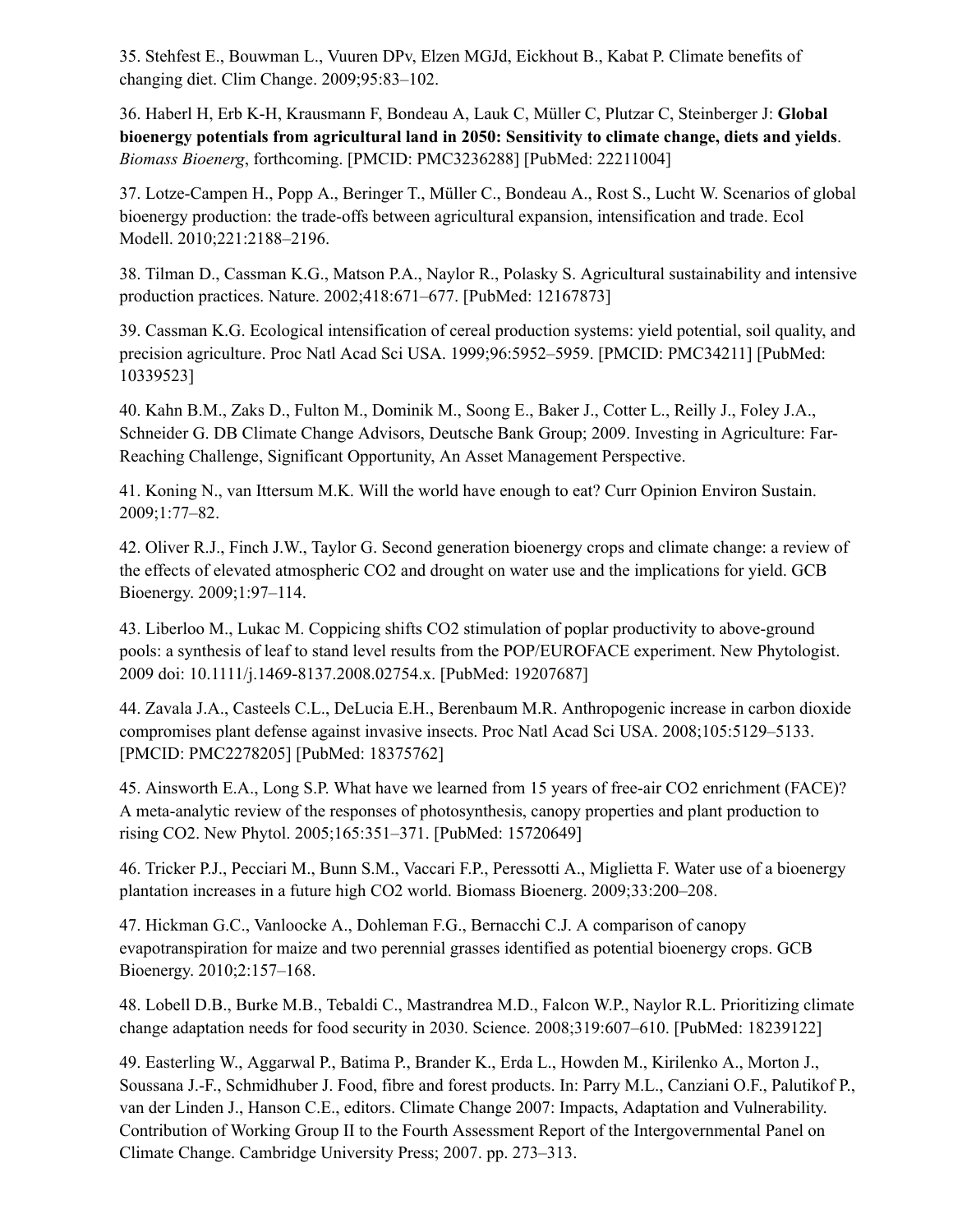50. Schlenker W., Lobell D.B. Robust negative impacts of climate change on African agriculture. Environ Res Lett. 2010:5. doi:10.1088/1748-9326/5/1/014010.

<span id="page-11-0"></span>51. Rockström J., Falkenmark M., Karlberg L., Hoff H., Rost S., Gerten D. Future water availability for global food production: the potential of green water for increasing resilience to global change. Water Resour Res. 2009;45:1–16.

<span id="page-11-1"></span>52. Gerbens-Leenes W., Hoekstra A.Y., van der Meer T.H. The water footprint of bioenergy. Proc Natl Acad Sci USA. 2009;106:10219–10223. [PMCID: PMC2690604] [PubMed: 19497862]

<span id="page-11-2"></span>53. Karp A., Shield I. Bioenergy from plants and the sustainable yield challenge. New Phytol. 2008;179:15–32. [PubMed: 18422906]

<span id="page-11-3"></span>54. Tilman D., Hill J., Lehmann C. Carbon-negative biofuels from low-input high-diversity grassland biomass. Science. 2006;314:1598–1600. [PubMed: 17158327]

<span id="page-11-4"></span>55. Searchinger T., Heimlich R., Houghton R.A., Dong F., Elobeid A., Fabiosa J., Tokgoz S., Hayes D., Yu T.H. Use of U.S. croplands for biofuels increases greenhouse gases through emissions from land-use change. Science. 2008;319:1238–1240. [PubMed: 18258860]

<span id="page-11-5"></span>56. Searchinger T.D. Biofuels and the need for additional carbon. Environ Res Lett. 2010:5. doi:10.1088/1748-9326/5/2/024007.

57. Lal R. World crop residues production and implications of its use as a biofuel. Environ Int. 2005;31:575–584. [PubMed: 15788197]

58•. Blanco-Canqui H., Lal R. Crop residue removal impacts on soil productivity and environmental quality. Crit Rev Plant Sci. 2009;28:139–163.This review summarizes the current knowledge on the impacts of crop residue removal on soil properties, crop yields, and soil erosion across a wide range of soils and ecosystems. The review suggests that residue removal adversely impacts near-surface soil physical, chemical, and biological properties. It calls for more research to develop sustainable practices that maintain yields and soil quality.

<span id="page-11-6"></span>59. Hoogwijk M., Faaij A., Eickhout B., de Vries B., Turkenburg W. Potential of biomass energy out to 2100, for four IPCC SRES land-use scenarios. Biomass Bioenergy. 2005;29:225–257.

### **Figures and Tables**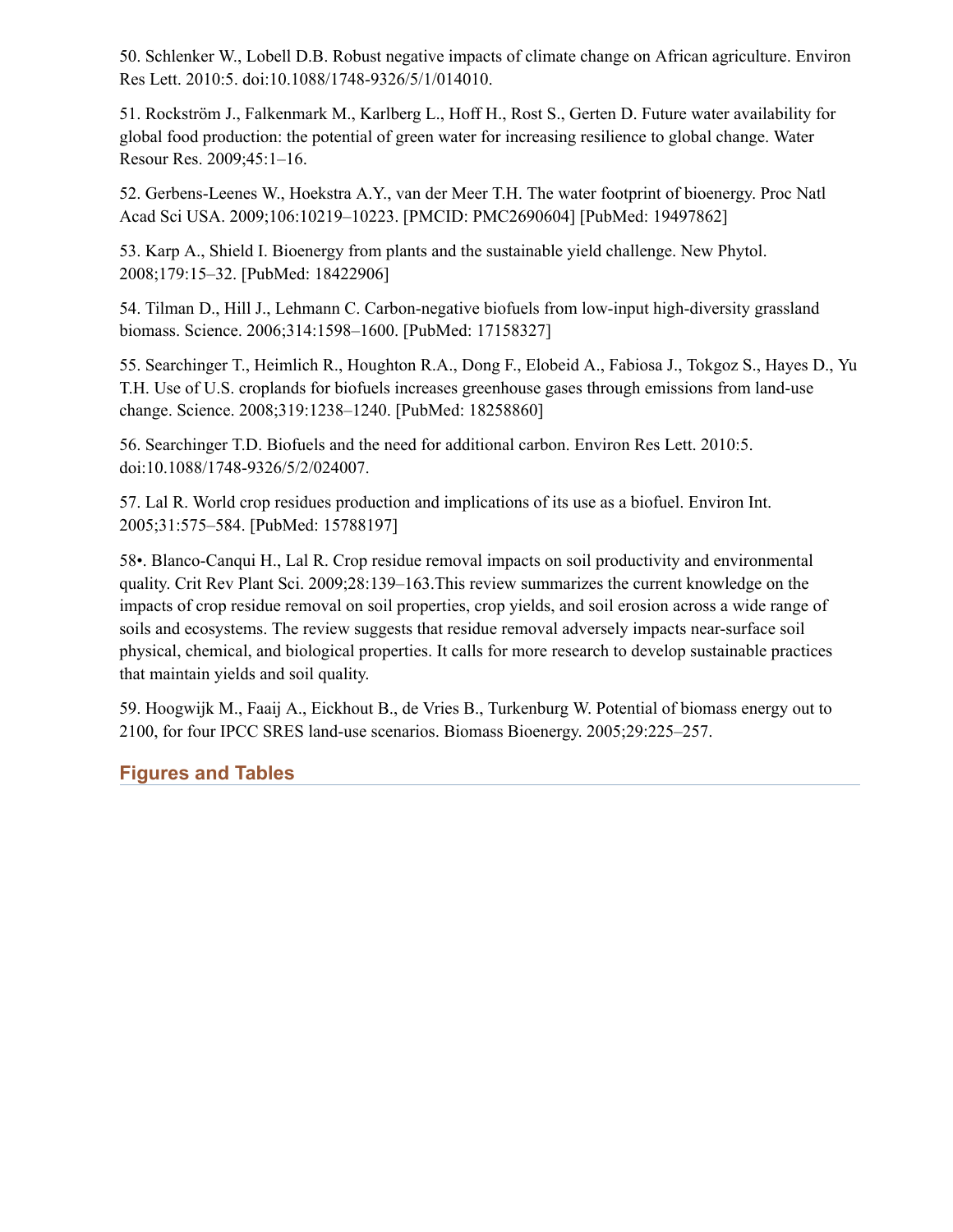# **Figure 1**



Land and biomass resources considered in this review.

*Source*: modified after [\[4,59\]](#page-7-2).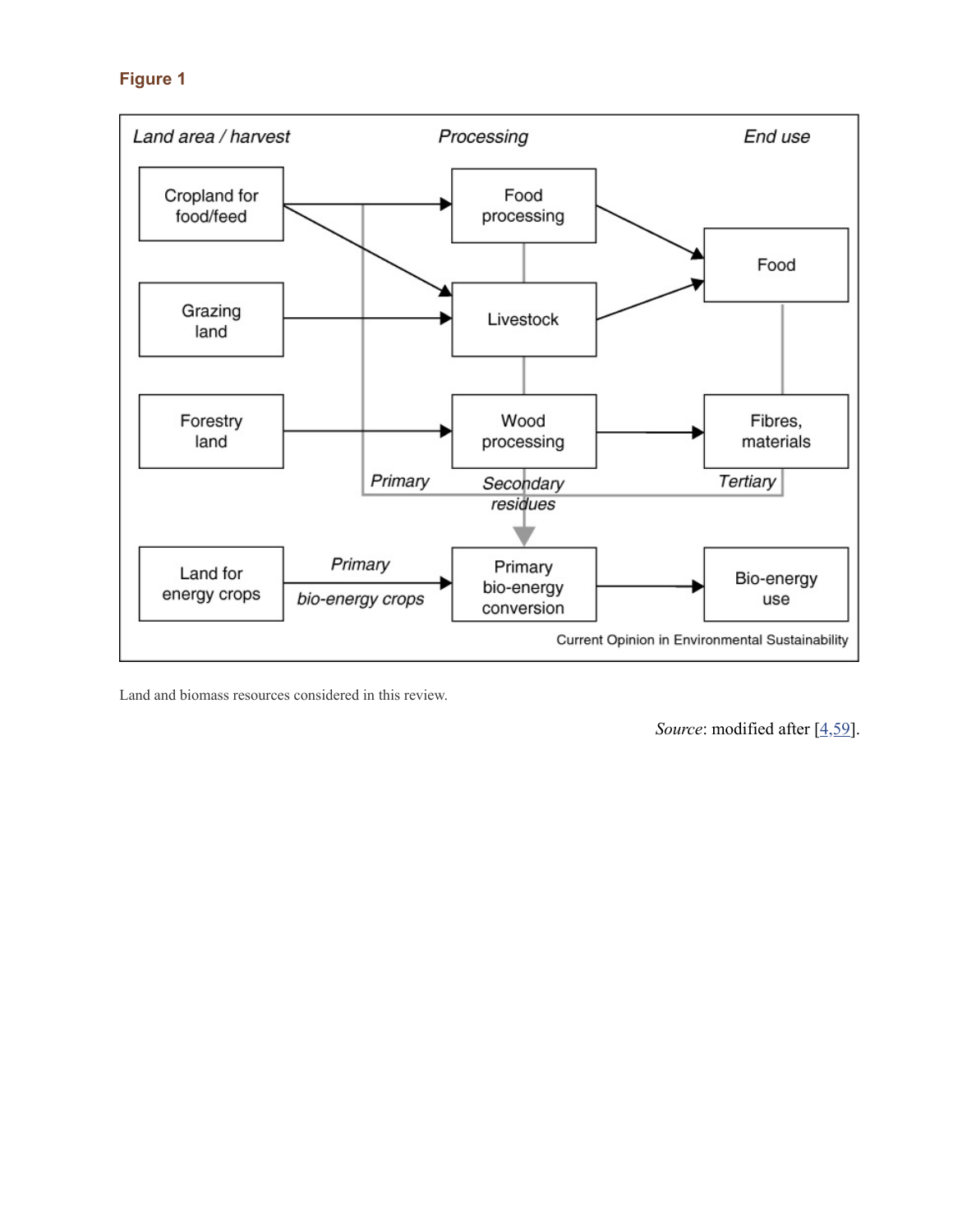# **Figure 2**



Technical bio-energy potentials in 2050, breakdown to 11 regions. 'Food-chain residues' are crop residues, animal manures and MSW. Whiskers identify uncertainties as reported in [Tables](https://www.ncbi.nlm.nih.gov/pmc/articles/PMC3778854/table/tbl0010/) 2–4.

*Source*: [Tables](https://www.ncbi.nlm.nih.gov/pmc/articles/PMC3778854/table/tbl0010/) 2–4.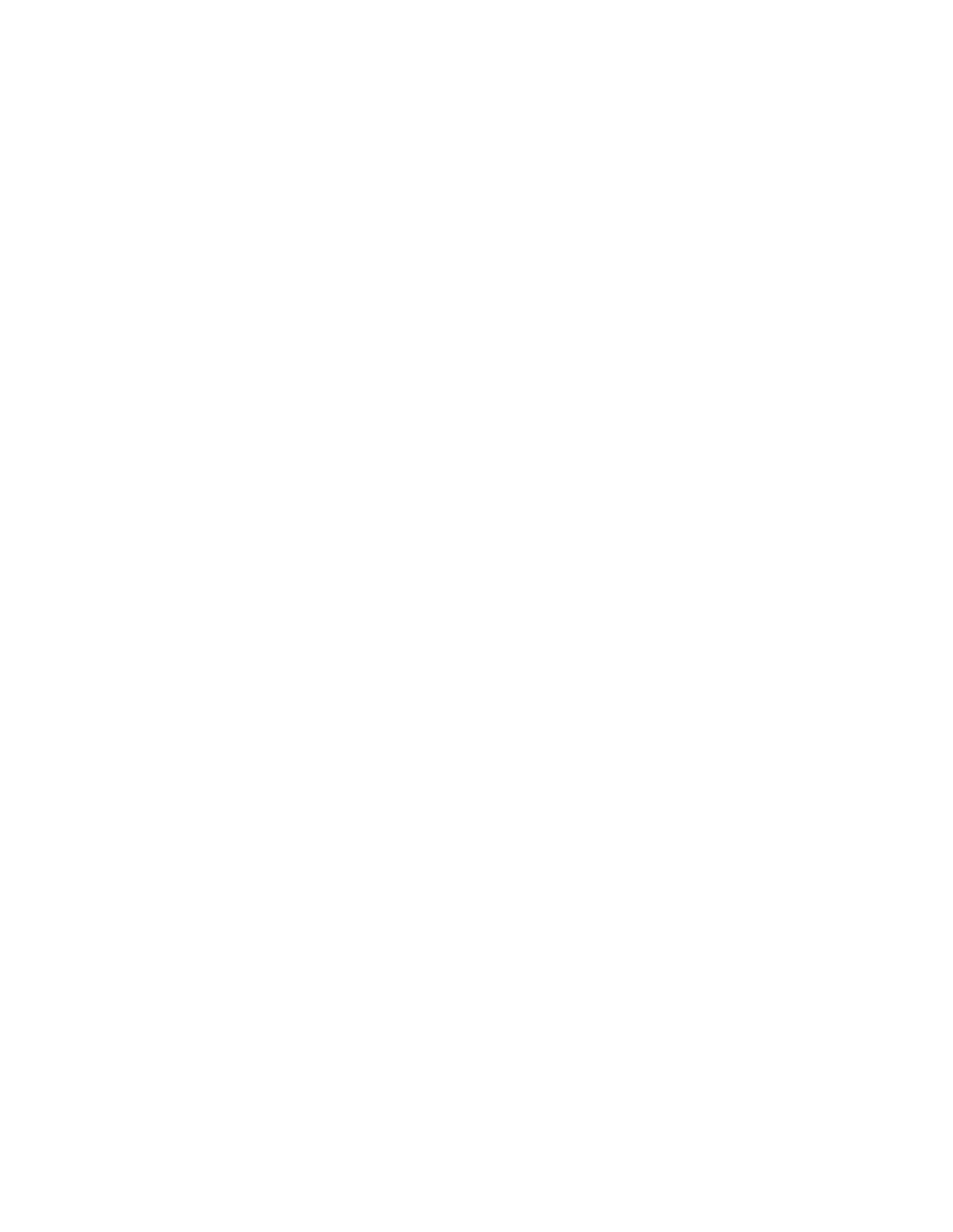Global area and its net primary productivity (NPP) in 2000 and results from studies of future area availability for bio-energy crops and energy potentials from dedicated bio-energy plantations

| Land-use category                                                                      | Area [mio.<br>$km^2$ ] | Aboveground productivity<br>$[MJ/m^2/yr]$ | Global above-ground<br>NPP [EJ/yr] |
|----------------------------------------------------------------------------------------|------------------------|-------------------------------------------|------------------------------------|
| (a) Global area and productivity of terrestrial systems in the year 2000 $[1\cdot 17]$ |                        |                                           |                                    |
| Urban areas                                                                            | 1.4                    | 4.6                                       | 6                                  |
| Cropland                                                                               | 15.2                   | 12.8                                      | 195                                |
| Grazing land                                                                           | 46.9                   | 8.1                                       | 379                                |
| Human-used forests (forestry)                                                          | 35.0                   | 14.9                                      | 520                                |
| Unused productive land                                                                 | 15.8                   | 8.7                                       | 137                                |
| Unproductive land                                                                      | 16.2                   | 0.1                                       | 2                                  |
| Global total land mass except<br>Greenland, Antarctica                                 | 130.4                  | 9.5                                       | 1239                               |
| <b>Study</b>                                                                           |                        | Yield<br>Area [mio.                       | Global bio-energy potential        |

| Study                                                                                                             | Area [mio.<br>$km^2$ ] | Yield<br>[MJ/m <sup>2</sup> /yr] | Global bio-energy potential<br>[EJ/yr] |
|-------------------------------------------------------------------------------------------------------------------|------------------------|----------------------------------|----------------------------------------|
| (b) Global total estimates of bio-energy potentials from dedicated bio-energy plantations, various recent studies |                        |                                  |                                        |
| (1) Studies referring to the current situation or points in time before 2050                                      |                        |                                  |                                        |
| Field et al. [8], current abandoned farmland                                                                      | 3.9                    | 6.9                              | 27                                     |
| Campbell et al. [7], current abandoned farmland                                                                   | $3.9 - 4.7$            | $8.2 - 8.7$                      | $32 - 41$                              |
| Sims et al. $[15]$ , potential for 2025                                                                           | $0.6 - 1.4$            | $7.9 - 24$                       | $5 - 34$                               |
| (2) Original studies referring to 2050                                                                            |                        |                                  |                                        |
| Erb et al. [22 <sup>••</sup> ], biomass-balance food/feed/bio-                                                    | $2.3 - 9.9$            | $12 - 13$                        | $28 - 128$                             |
| energy                                                                                                            |                        |                                  |                                        |
| WBGU $[5\cdot\cdot]$ , vegetation modelling with LPJmL                                                            | $2.5 - 5.2$            | $14 - 23$                        | $34 - 120$                             |
| van Vuuren et al. [23 ••], abandoned farmland,                                                                    | $\leq 6$               | $19 - 60$                        | $65 - 300$                             |
| grassland                                                                                                         |                        |                                  |                                        |
| Hoogwijk et al. [59], abandoned farmland, 'rest'                                                                  | $29 - 37$              | $10 - 18$                        | 300-650                                |
| land                                                                                                              |                        |                                  |                                        |
| Smeets <i>et al.</i> [11], surplus pasture and farmland                                                           | $7.3 - 35.9$           | $29 - 39$                        | 215-1272                               |
| (3) Reviews referring to 2050                                                                                     |                        |                                  |                                        |
| MNP $[9]$ /Dornburg et al. $[10*]$ , surplus land,                                                                | n.a.                   | n.a.                             | $120 - 330$                            |
| improved technology                                                                                               |                        |                                  |                                        |
| IEA [6], 'sustainable' energy-crops                                                                               | n.a.                   | n.a.                             | $190 - 330$                            |
| IEA $[6]$ , surplus and marginal land                                                                             | n.a.                   | n.a.                             | $60 - 810$                             |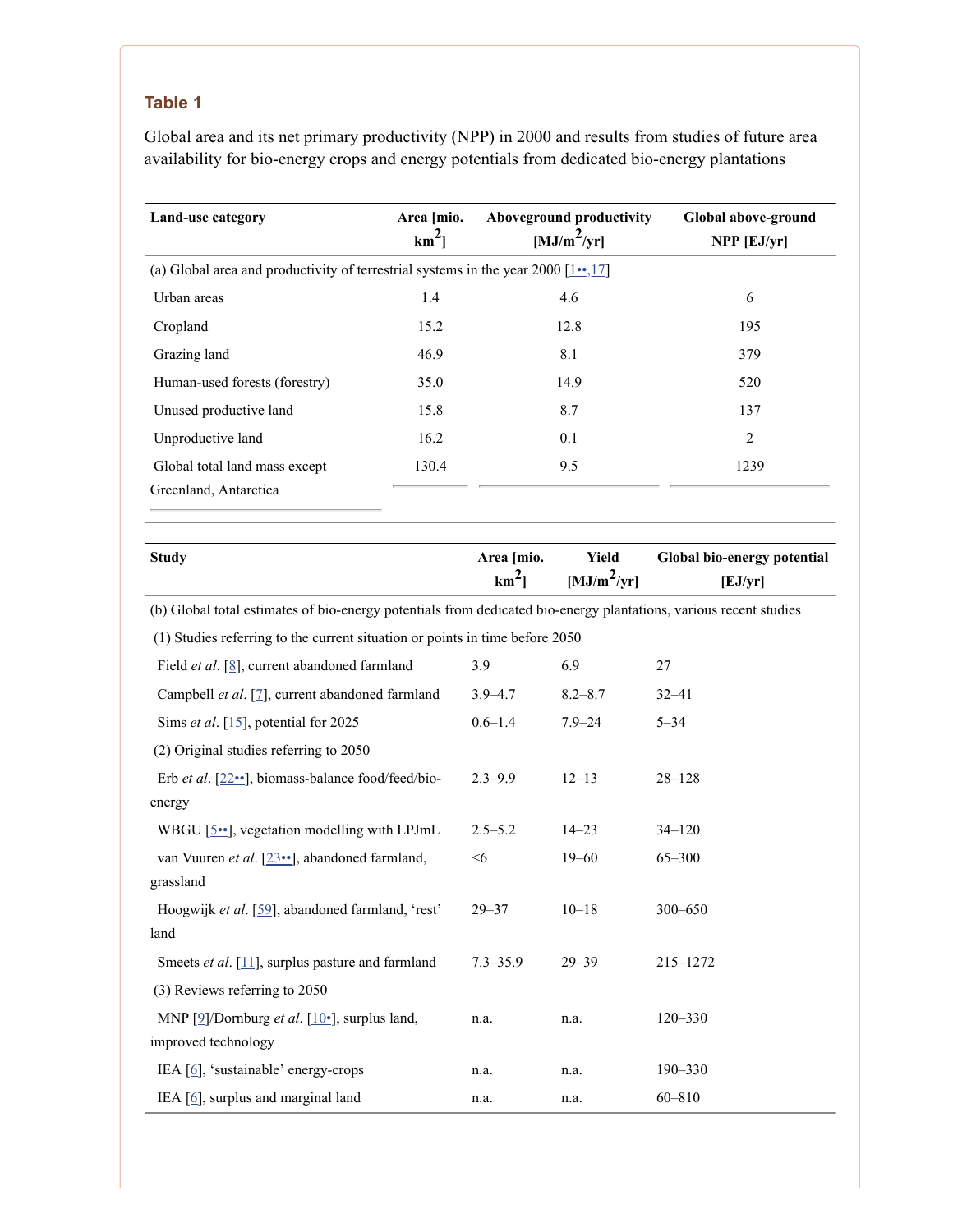Data given in different units in the original studies were converted to Joules assuming 1 kg dry matter biomass = 0.5 kg carbon = 18.5 MJ/kg. If yields were not reported, we calculated average yields by dividing total bioenergy potentials by areas as reported in the respective study. Note that these are primary energy potentials that do not consider losses in conversion (e.g., liquefaction, gasification).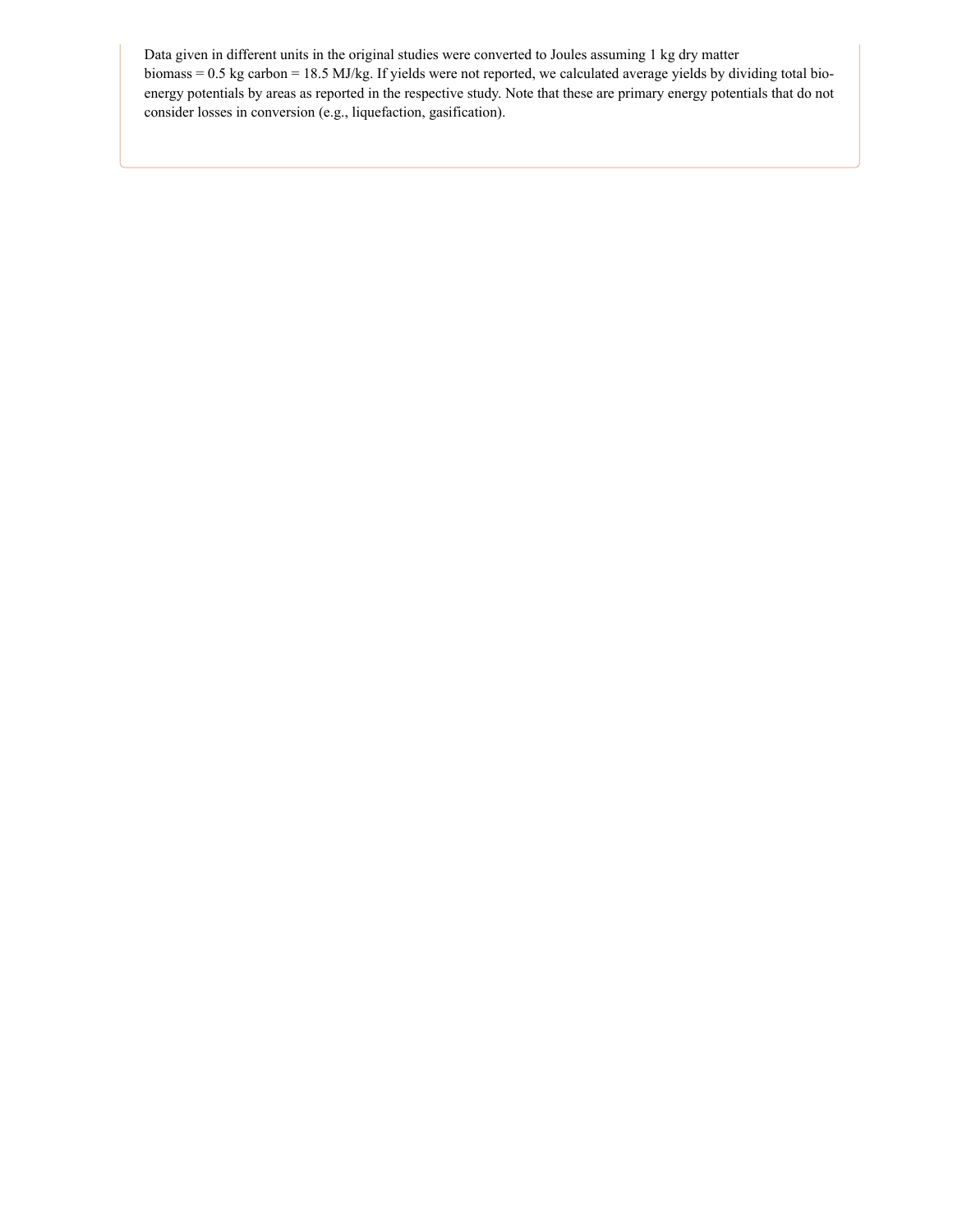Arithmetic mean of minimum, maximum and intermediate estimates of the global potential to grow dedicated bio-energy crops according to three recent studies  $[5\cdot, 22\cdot, 23\cdot]$ 

|                         | <b>Mean of minimum</b><br><b>Mean of maximum</b> |                   | Mean of intermediate |  |
|-------------------------|--------------------------------------------------|-------------------|----------------------|--|
|                         | estimates [EJ/yr]                                | estimates [EJ/yr] | estimates [EJ/yr]    |  |
| North America           | 6                                                | 21                | 13                   |  |
| Western Europe          | $\overline{2}$                                   | 8                 | 5                    |  |
| Pacific OECD            | 3                                                | 8                 | 5                    |  |
| Central and Eastern     | $\mathbf{1}$                                     | 3                 | $\overline{2}$       |  |
| Europe                  |                                                  |                   |                      |  |
| Former Soviet Union     | 3                                                | 9                 | 6                    |  |
| Centrally planned Asia, | 5                                                | 15                | 8                    |  |
| China                   |                                                  |                   |                      |  |
| South Asia              | $\mathbf{1}$                                     | 3                 | $\overline{2}$       |  |
| Other Pacific Asia      | 2                                                | 7                 | $\overline{4}$       |  |
| Middle East and North   | $\mathbf{1}$                                     | 3                 | 1                    |  |
| Africa                  |                                                  |                   |                      |  |
| Latin America and the   | 11                                               | 34                | 21                   |  |
| Caribbean               |                                                  |                   |                      |  |
| Sub-Saharan Africa      | 10                                               | 23                | 16                   |  |
|                         |                                                  |                   |                      |  |
| Global total            | 44                                               | 133               | 81                   |  |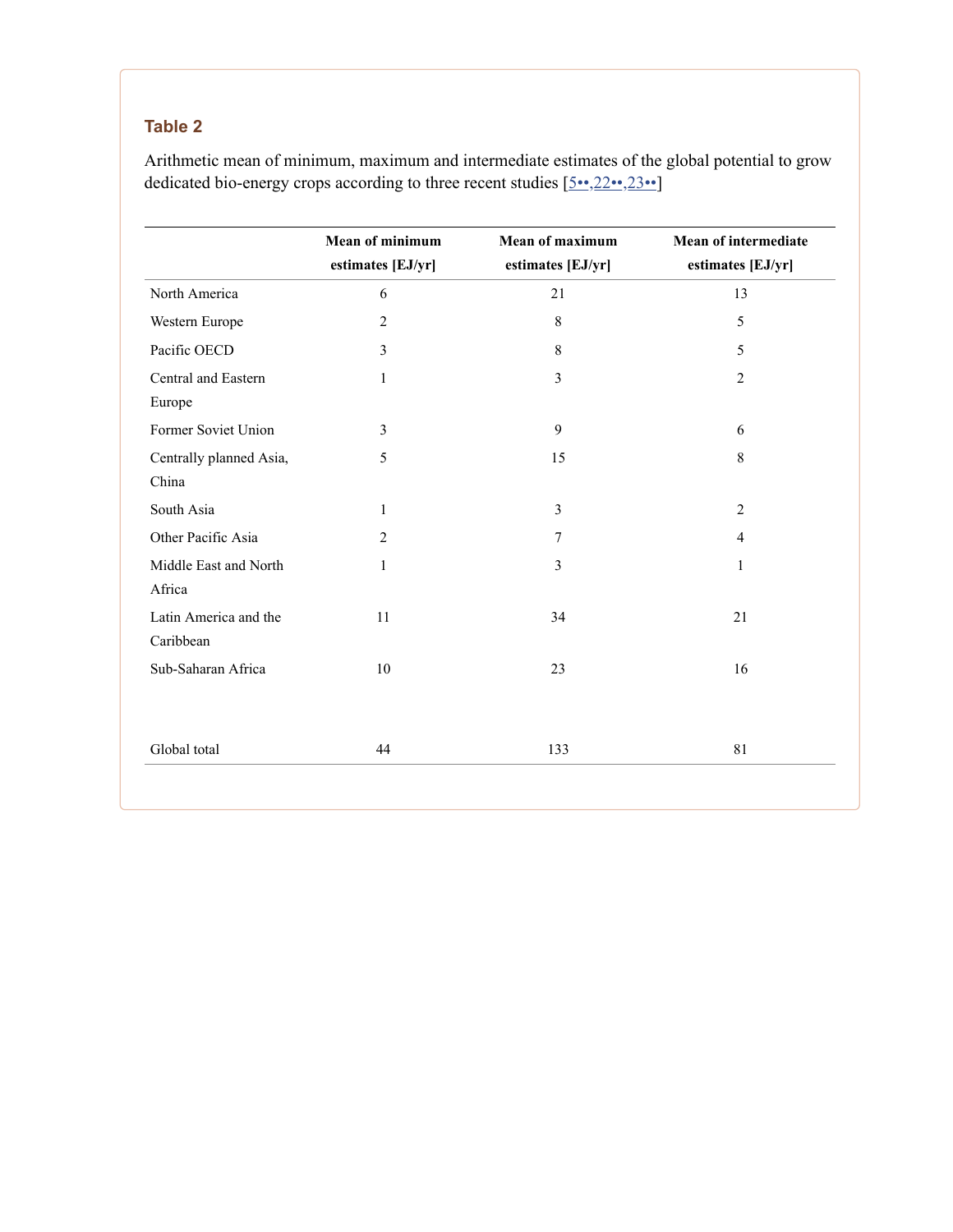Technical primary energy potential of crop residues, MSW and animal manures in 2050 (Bhattacharya, unpublished)

|                               | <b>Crop residues</b> | <b>MSW</b> | $\ast$<br><b>Animal manures</b> | <b>Total</b>   |
|-------------------------------|----------------------|------------|---------------------------------|----------------|
|                               | [EJ/yr]              | [EJ/yr]    | [EJ/yr]                         | [EJ/yr]        |
| North America                 | $\overline{4}$       | 1          | 4                               | 9              |
| Western Europe                | $\overline{3}$       | 1          | 3                               | 7              |
| Pacific OECD                  | 1                    | $\theta$   | $\overline{2}$                  | 3              |
| Central and Eastern Europe    | 1                    | $\theta$   | 1                               | 1              |
| Former Soviet Union           | $\overline{2}$       | $\Omega$   | 2                               | $\overline{4}$ |
| Centrally planned Asia, China | 9                    | 2          | 5                               | 16             |
| South Asia                    | 9                    | 1          | 8                               | 17             |
| Other Pacific Asia            | 5                    | 1          |                                 | 7              |
| Middle East and North Africa  | 2                    |            | 2                               | 5              |
| Latin America and the         | 11                   | 2          | 8                               | 21             |
| Caribbean                     |                      |            |                                 |                |
| Sub-Saharan Africa            | 5                    | 1          | 4                               | 10             |
|                               |                      |            |                                 |                |
| Global total                  | 49                   | 11         | 39                              | 100            |

Energy equivalent of recoverable manures. The energy equivalent of the amount of biogas that could be produced \*from these manures is approximately one quarter of the figures given here.